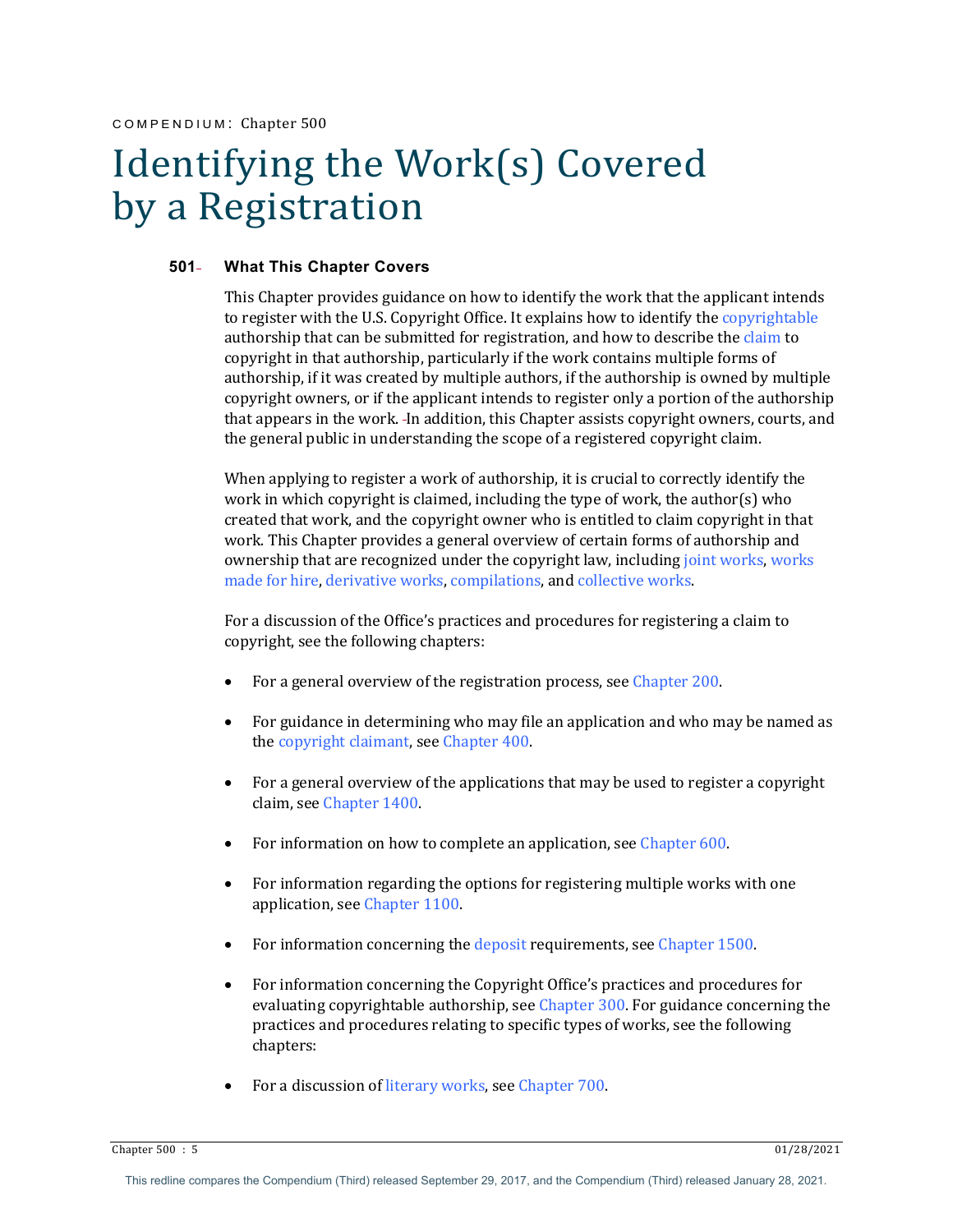- For a discussion of works of the performing arts, see Chapter 800.
- For a discussion of visual art works, see Chapter 900.
- For a discussion of websites and website content, see Chapter 1000.
- For a discussion of mask works and vessel designs, see Chapters 1200 and 1300.

# **502 A Copyright Registration Covers a Claim in a Work of Original Authorship**

The U.S. Copyright Office does not issue copyrights, but instead simply registers claims to copyright. See 17 U.S.C. § 408(a) (stating that "the owner of copyright or of any exclusive right in the work may obtain registration of the copyright claim" by submitting an appropriate application, filing fee, and deposit to the Copyright Office). The copyright in a work of authorship created or first **published** published after January 1, 1978 is protected from the moment it is created, provided that the work is original and is fixed in a tangible medium of expression.17 U.S.C.  $\S$  102(a), 408(a). In other words, the copyright in a work of original authorship exists regardless of whether the work has been submitted for registration or whether the Office has issued a certificate of registration for that work. See 17 U.S.C. § 408(a) ("registration is not a condition of copyright protection").

A copyright "claim" is an "assertion of copyright  $[overship in] \dots$  the work." Applications for Registration of Claim to Copyright Under Revised Copyright Act, 42 Fed. Reg. 48,944, 48,945 (Sept. 26, 1977)Applications for Registration of Claim to Copyright Under Revised Copyright Act, 42 Fed. Reg. 48,944, 48,945 (Sept. 26, 1977). Thus, when an applicant files an application to register a work of authorship, the applicant is asserting a claim of ownership in the copyright in that work.

Although registration is optional, there are important benefits for registering a claim to copyright and for doing so in a timely manner. For a discussion of these benefits, see Chapter 200, Section 202.

## **503 Identifying the Original Authorship That the Applicant Intends to Register**

A copyright claim is a claim in the original authorship that an author or authors contributed to the work. The applicant — not the U.S. Copyright Office — must identify the original authorship that the applicant intends to register. In making this determination, the applicant may find it helpful to consider the following questions:

- What is the work of authorship?
- Who is the author(s) of the work?
- What type(s) of authorship did the author or co-authors create?
- Who owns the copyright in that authorship?
- Does the work contain unclaimable material?

Chapter 500 : 6 01/28/2021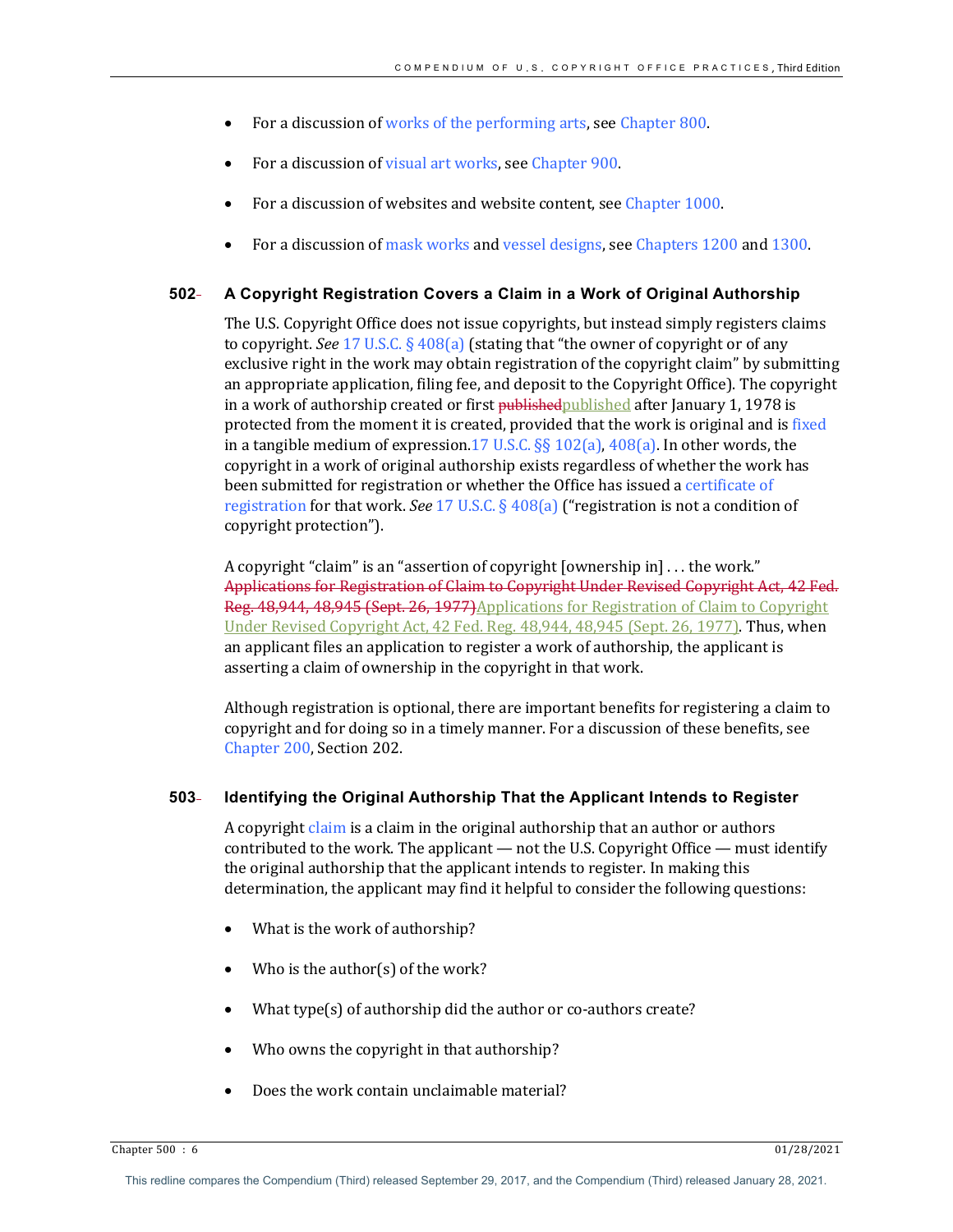Each of these topics is discussed in Sections  $503.1$  through  $503.5$  below.

# **503.1 What Is the Work of Authorship?**

# **503.1(A) Works of Authorship Distinguished from the Constituent Elements of the Work**

The U.S. Copyright Office registers claims to copyright in works of authorship. As a general rule, the Office will issue one registration for each work that is submitted for registration. 

The Office may examine the constituent elements or individual components of a work to determine if the work contains a sufficient amount of creative expression to warrant registration. But as a general rule, the Office will not issue separate registrations for the constituent elements or individual components of a work of authorship. Likewise, the Office will not issue separate registrations to each author who contributed copyrightable expression to a work of authorship (except as contributions to a collective work or derivative works).

# **503.1(B) Copyrightable Subject Matter**

A work may be registered with the U.S. Copyright Office, provided that it falls within one or more of the categories of authorship set forth under Section  $102(a)$  of the Copyright Act. Works that do not fall within one or more of these congressionally-established categories do not constitute copyrightable subject matter, and as such, cannot be registered.

Section  $102(a)$  of the Copyright Act states that works of authorship include the following categories of works:

- Literary works.
- Musical works, including any accompanying words.
- Dramatic works, including any accompanying music.
- Pantomimes and choreographic works.
- Pictorial, graphic, and sculptural works.
- Motion pictures and other audiovisual works.
- Sound recordings.
- Architectural works.

The following chart provides representative examples of works that may be registered and the relevant category of authorship for each work.

Chapter 500 : 7 01/28/2021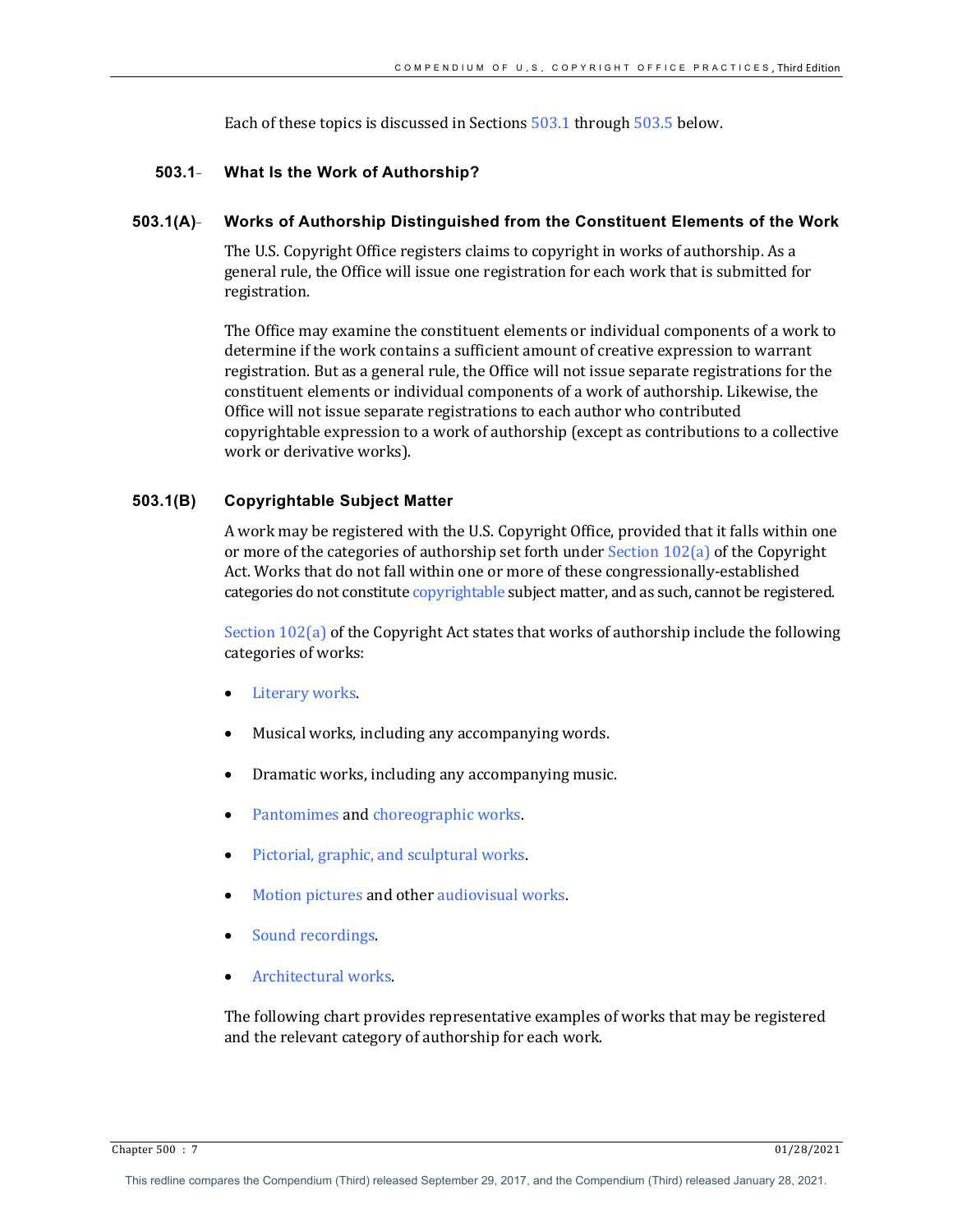| <b>Category of Authorship</b> | <b>Types of Works</b>                                                                                                                                                                                                                                                                                                                                                                                                                                                                               |
|-------------------------------|-----------------------------------------------------------------------------------------------------------------------------------------------------------------------------------------------------------------------------------------------------------------------------------------------------------------------------------------------------------------------------------------------------------------------------------------------------------------------------------------------------|
| <b>Literary Works</b>         | Fiction, nonfiction, poetry, serial publications (e.g.,<br>newspapers, magazines, etc.), articles, advertising<br>copy, written communications (e.g., letters, email<br>messages), reference works, directories, catalogs,<br>compilations of information, computer programs,<br>databases, ebooks, audiobooks, online textual works<br>(e.g., blogs, website text), and similar types of textual<br>works.                                                                                         |
| <b>Pictorial Works</b>        | Paintings, drawings, photographs, prints, art<br>reproductions, maps, technical drawings, diagrams,<br>applied artapplied art (i.e., two-dimensional pictorial<br>artwork applied to a useful article), useful article).<br>works of artistic eraftscraftsmanship (e.g., textiles,<br>table service patterns, wall plaquesstained glass,<br>tapestry, wallpaper), online or digital artwork (e.g.,<br>computer-aided artwork, digital imaging, pixel art),<br>and similar types of pictorial works. |
| Graphic Works                 | Drawings, prints, art reproductions, maps, technical<br>drawings, diagrams, applied artarchitectural plans.<br>architectural drawings, applied art (i.e., two-<br>dimensional graphic artwork applied to a useful<br>article), useful article), works of artistic erafts (e.g.,<br>textiles, table service patterns, wall<br>plaques), craftsmanship, online or digital artwork<br>(e.g., computer-aided artwork, digital imaging, pixel<br>art), and similar types of graphic works.               |
| <b>Sculptural Works</b>       | Sculptures, globes, models, applied artapplied art<br>(i.e., three-dimensional artwork applied to a useful<br>article), useful article), works of artistic erafts (e.g.,<br>jewelry, glassware, toys, dolls, stuffed toy animals,<br>models), craftsmanship, and similar types of<br>sculptural works.                                                                                                                                                                                              |
| <b>Musical Works</b>          | Songs, song lyrics, symphonies, concertos,<br>advertising jingles, and similar types of musical<br>works.                                                                                                                                                                                                                                                                                                                                                                                           |
| <b>Dramatic Works</b>         | Plays, musicals, operas, scripts, screenplays, and<br>similar types of dramatic works.                                                                                                                                                                                                                                                                                                                                                                                                              |

 $\frac{1}{28/2021}$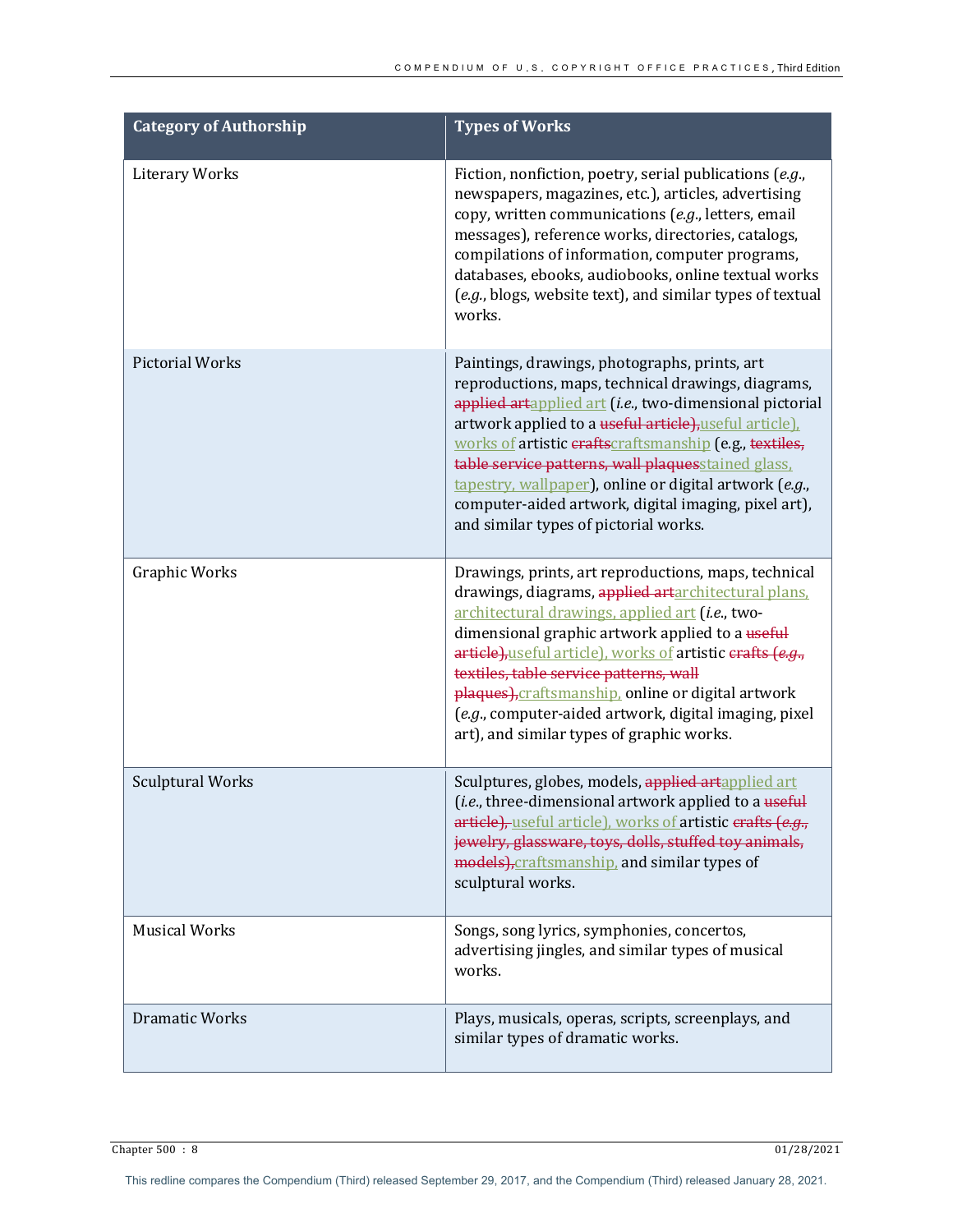| <b>Category of Authorship</b> | <b>Types of Works</b>                                                                                                                                                                                                               |
|-------------------------------|-------------------------------------------------------------------------------------------------------------------------------------------------------------------------------------------------------------------------------------|
| Choreographic Works           | Ballet, modern dance, and similar types of complex<br>dances.                                                                                                                                                                       |
| <b>Motion Pictures</b>        | Films, documentaries, television shows, cartoons,<br>videos, online videos, motion picture soundtracks,<br>and similar types of motion pictures.                                                                                    |
| <b>Audiovisual Works</b>      | Videogames, slide presentations, online audiovisual<br>works (e.g., smartphone and tablet applications,<br>online courses and tutorials, website content), and<br>similar types of audiovisual works.                               |
| Sound Recordings              | A recording of a song, a recording of a vocal<br>performance, a recording of a musical performance,<br>a recording of a literary work (e.g., an audiobook), a<br>digital file of a performance, and similar types of<br>recordings. |
| <b>Architectural Works</b>    | Buildings, architectural plansworks, and<br>architectural drawings.                                                                                                                                                                 |

# **503.1(C) Compilations and Derivative Works**

The Copyright Act states that "[t]he subject matter of copyright as specified by section  $102$  section 102 includes compilations and derivative works." 17 U.S.C. § 103(a).

Compilations and derivative works constitute copyrightable subject matter, provided that the work falls within one or more of the categories of authorship set forth in Section  $102(a)$  of the Act  $(e.g.,$  literary works, sound recordings, pictorial works, etc.). In other words, a compilation or derivative work may be copyrightable provided that it qualifies as a literary work, literary work, a musical work, a dramatic work, or one of the other congressionally-established categories of authorship. A compilation or derivative work that does not fall within one or more of the Section  $102(a)$  categories is not registrable, such as a compilation of exercises or a new version of a useful article. Registration of Glaims to Copyright, 77 Fed. Reg. 37,605, 37,606 (June 22, 2012).useful article. Registration of Claims to Copyright, 77 Fed. Reg. 37,605, 37,606 (June 22, 2012).

For a definition and discussion of compilations and derivative works, see Sections 507 and 508.

## **503.1(D) Work of Authorship Distinguished from the Medium of Expression**

A copyright registration covers the copyrightable authorship that the author contributed to the work, but it does not cover the medium in which the work has been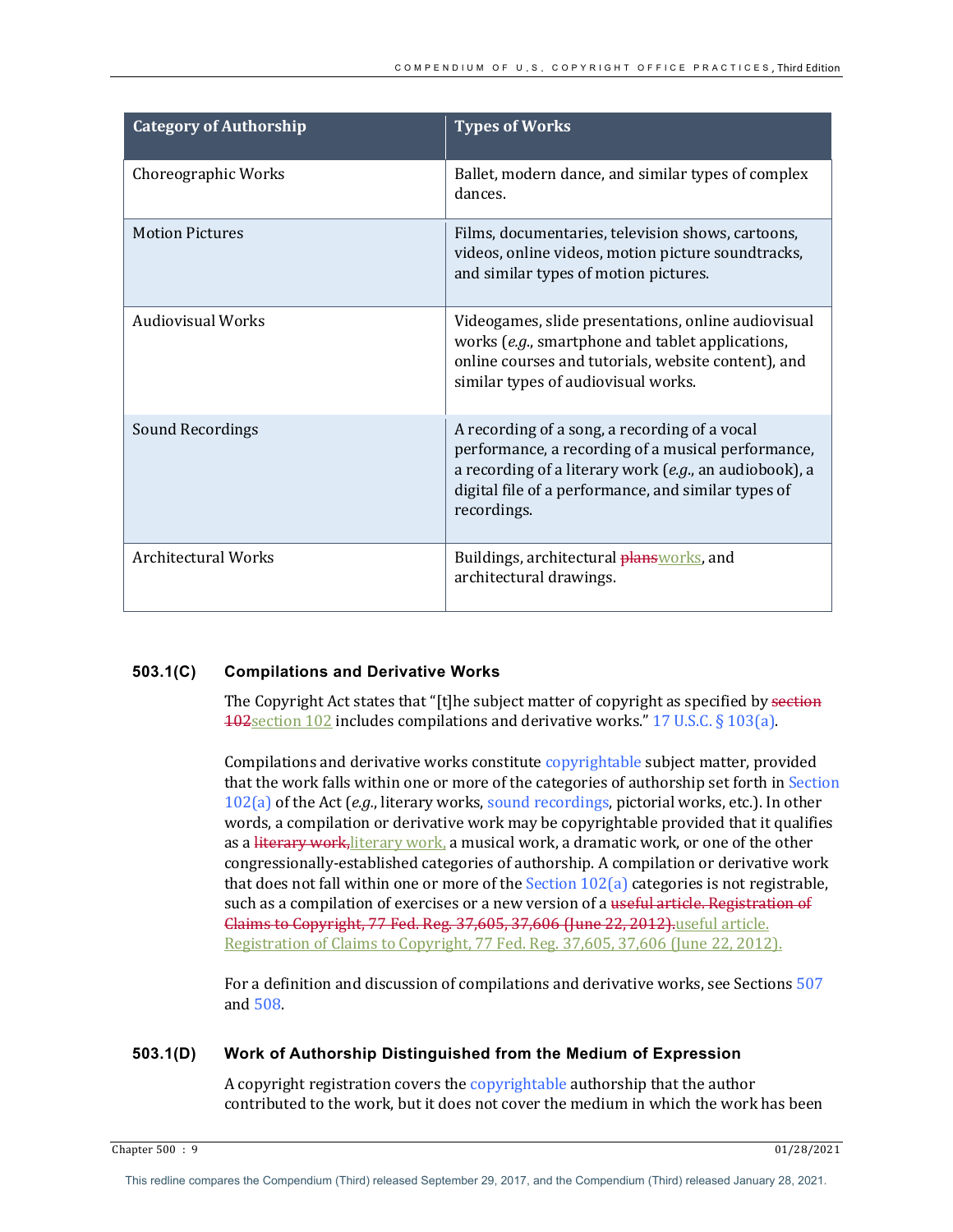fixed. See H.R. REP. No. 94-1476, at 53 (1976), *reprinted in* 1976 U.S.C.C.A.N. 5659, 5666; S. REP. No. 94-473, at  $52$  (1975) (recognizing that there is "a fundamental distinction between the 'original work' which is the product of 'authorship' and the multitude of material objects in which it can be embodied."). Thus, when completing an application, the applicant should describe the copyrightable authorship that the author contributed to the work, rather than the medium that the author used to create that work. The U.S. Copyright Office cannot register a claim based solely on the method that the author used to create his or her expression or the medium in which the expression has been fixed.

The following chart provides representative examples of various types of works and the authorship they typically contain, as distinguished from the medium in which the authorship may be fixed. In these examples, the Office may register a claim to copyright in "2-D artwork," "music and lyrics," "sound recording," or other forms of original authorship, but not in the "canvas," "compact disc," "digital music file," or other medium that the author used to create the work.

| <b>Type of Work</b>                 | <b>Medium of Expression</b>                            | <b>Original Authorship</b>                |
|-------------------------------------|--------------------------------------------------------|-------------------------------------------|
| Short story                         | Paper, digital file, etc.                              | Text that qualifies as a literary<br>work |
| Acrylic painting                    | Canvas                                                 | 2-D Artwork                               |
| Song containing music and<br>lyrics | Sheet music, compact disc,<br>digital music file, etc. | Music and lyrics                          |
| Recording of a song                 | Compact disc, digital music file,<br>etc.              | Sound recording                           |
| Home video                          | DVD, digital video file, etc.                          | Motion picture                            |

# **503.1(E) Copyrightable Authorship**

When completing an application, the applicant should identify the copyrightable authorship that the author contributed to the work, but should not assert a claim in any aspect of the work that is not protected by copyright. For more information on what constitutes uncopyrightable authorship, see Chapter 300, Section 313.

The following chart provides representative examples of various types of works and the copyrightable authorship they typically contain, as distinguished from the uncopyrightable material that may appear in the work. In these examples, the Office may register a claim to copyright in the "text," "photographs," "artwork," or other forms of copyrightable authorship that the author contributed to the work, but not the "facts," "listing of ingredients," "process," "method," "name," "typeface," "typographic ornamentation," or other uncopyrightable material.

Chapter 500 : 10 01/28/2021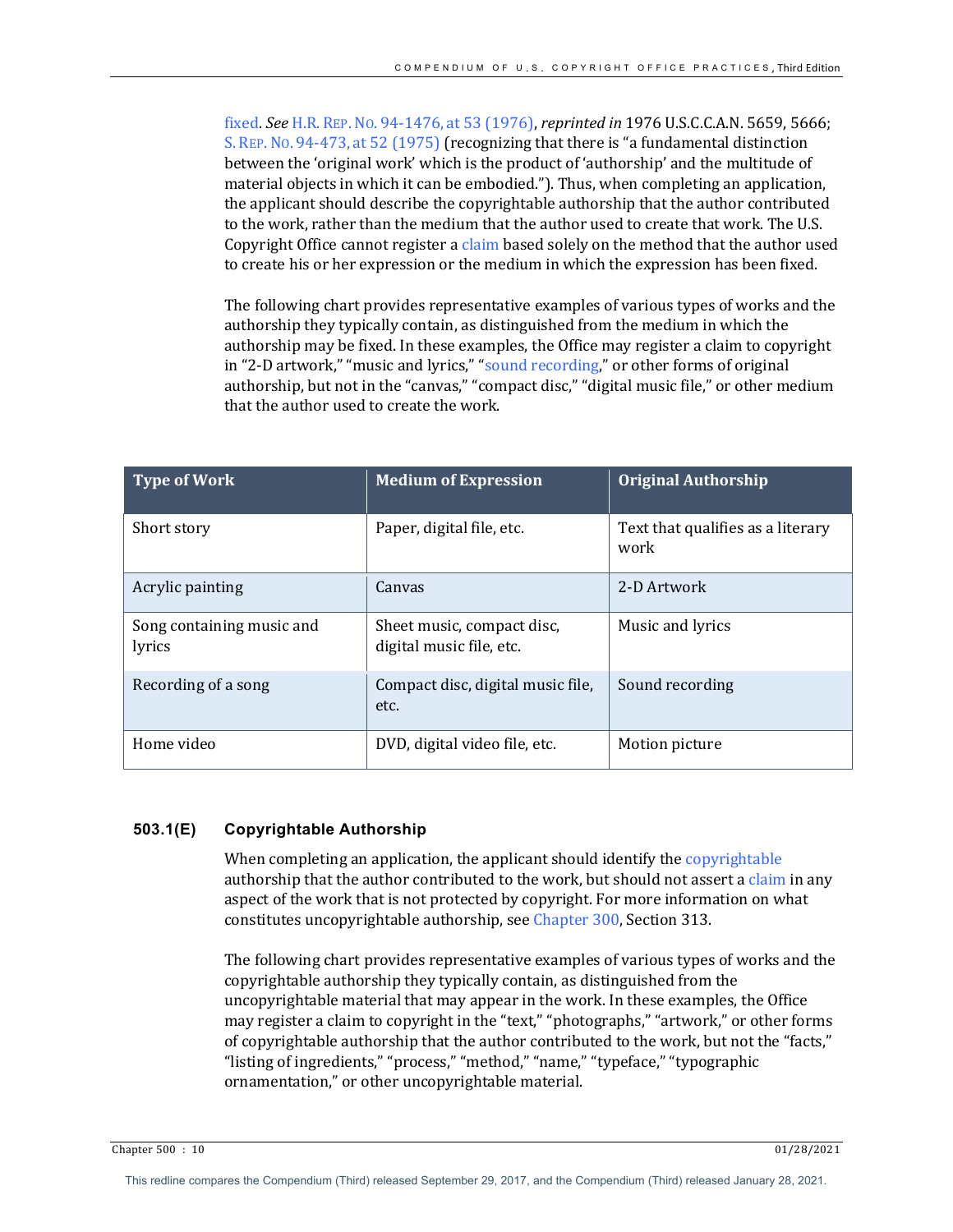| <b>Type of Work</b> | <b>Copyrightable Authorship</b>                                           | <b>Uncopyrightable Material</b>                                                                         |
|---------------------|---------------------------------------------------------------------------|---------------------------------------------------------------------------------------------------------|
| Newspaper           | Text, photographs, illustrations                                          | Facts                                                                                                   |
| Cookbook            | Text, artwork, photographs                                                | Listings of ingredients; ideas,<br>procedures, processes, or methods for<br>cooking                     |
| Computer program    | Source code, screen displays of<br>pictorial or audiovisual<br>authorship | Ideas, procedures, processes, systems,<br>methods of operation, concepts,<br>principles, or discoveries |
| Product logo        | Artwork                                                                   | Name of the product; typeface or<br>typographic ornamentation                                           |
| Comic book          | Artwork, text                                                             | Name of characters; idea for<br>characters                                                              |
| Website             | Text, artwork, photographs,<br>audiovisual material                       | Format and layout; domain name                                                                          |

# **503.2 Who Is the Author of the Work?**

The applicant should identify the author or co-authors who created the work that the applicant intends to register.

If the work qualifies as a joint work, the applicant should identify each author who contributed copyrightable authorship to that work. For a definition and discussion of joint works, see Section 505.

If the work was created as a work made for hire, the employer for hire should be identified as the author. For a definition and discussion of works made for hire, see Section 506.

The author or co-authors listed in the application are presumed to be the sole authors or joint authors of the expression claimed therein. Although the U.S. Copyright Office does not investigate the truth of the claims asserted in the application, it does verify that the asserted authorship facts are consistent with the facts contained in the deposit copy(ies) or elsewhere in the registration materials.

For guidance in identifying the author of a work, see Chapter 600, Sections 613.1 through 613.8. For guidance in completing the name of author field/space of the application, see Chapter 600, Section 613.9.

Chapter 500 : 11 01/28/2021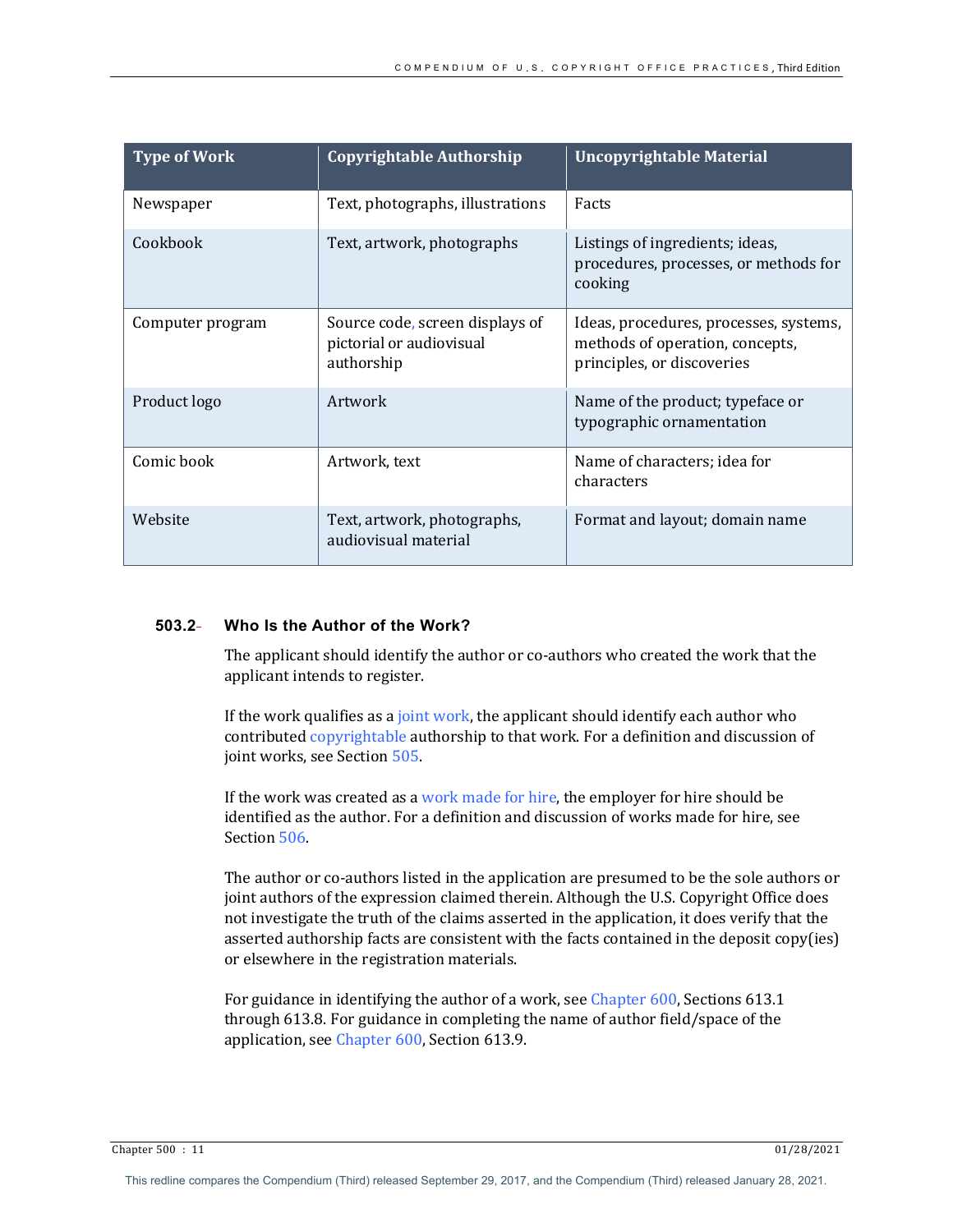# **503.3 What Type of Authorship Did the Author Create?**

The applicant should identify the copyrightable authorship that the author or coauthors contributed to the work.

The U.S. Copyright Office only examines the authorship that is explicitly claimed in the application. It does not examine any authorship that is not claimed in the application, and therefore, no *prima facie* presumption should apply to unclaimed authorship that appears in the work.

A copyrightable work may contain one or more types of authorship, but as discussed in Section 503.4, a registration only covers the authorship that is owned by the claimant or co-claimants who are named in the application. In some cases, the applicant may intend and may be entitled to register all of the authorship that appears in the work, while in other cases the applicant may intend or may be entitled to register only certain aspects of the work.

The following chart provides a representative example of a work that contains multiple types of authorship.

| <b>Work of Authorship</b> | <b>Authorship Created</b><br>by Author A | <b>Authorship Created</b><br>by Author B |
|---------------------------|------------------------------------------|------------------------------------------|
| Song                      | Music                                    | Lyrics                                   |

In this example, the song contains two types of authorship created by two different authors. If the claimant only owns the copyright in the music, the applicant should assert a claim in "music" and should name Author A in the application (but not Author B).

If the claimant only owns the copyright in the lyrics, the applicant should assert a claim in "lyrics" and should name Author B in the application (but not Author A).

By contrast, if the claimant owns the copyright in the music and lyrics, the applicant should assert a claim in both elements and should name Authors A and B in the application.

# **503.4 Who Owns the Copyright in the Authorship?**

The applicant should identify the person or organization that owns the copyrightable authorship that the author or co-authors contributed to the work. For purposes of copyright registration, this person or organization is known as the "copyright claimant."

The copyright in a work of authorship initially belongs to the author or co-authors of that work, unless and until the author assigns the copyright to another party in a signed, written agreement or by operation of law. 17 U.S.C. §§ 201(a), 204(a). If the author no longer owns the copyright in the work, the applicant must provide a brief statement that explains "how the claimant obtained ownership of the copyright."  $17 \text{ U.S.C.}$  § 409(5). For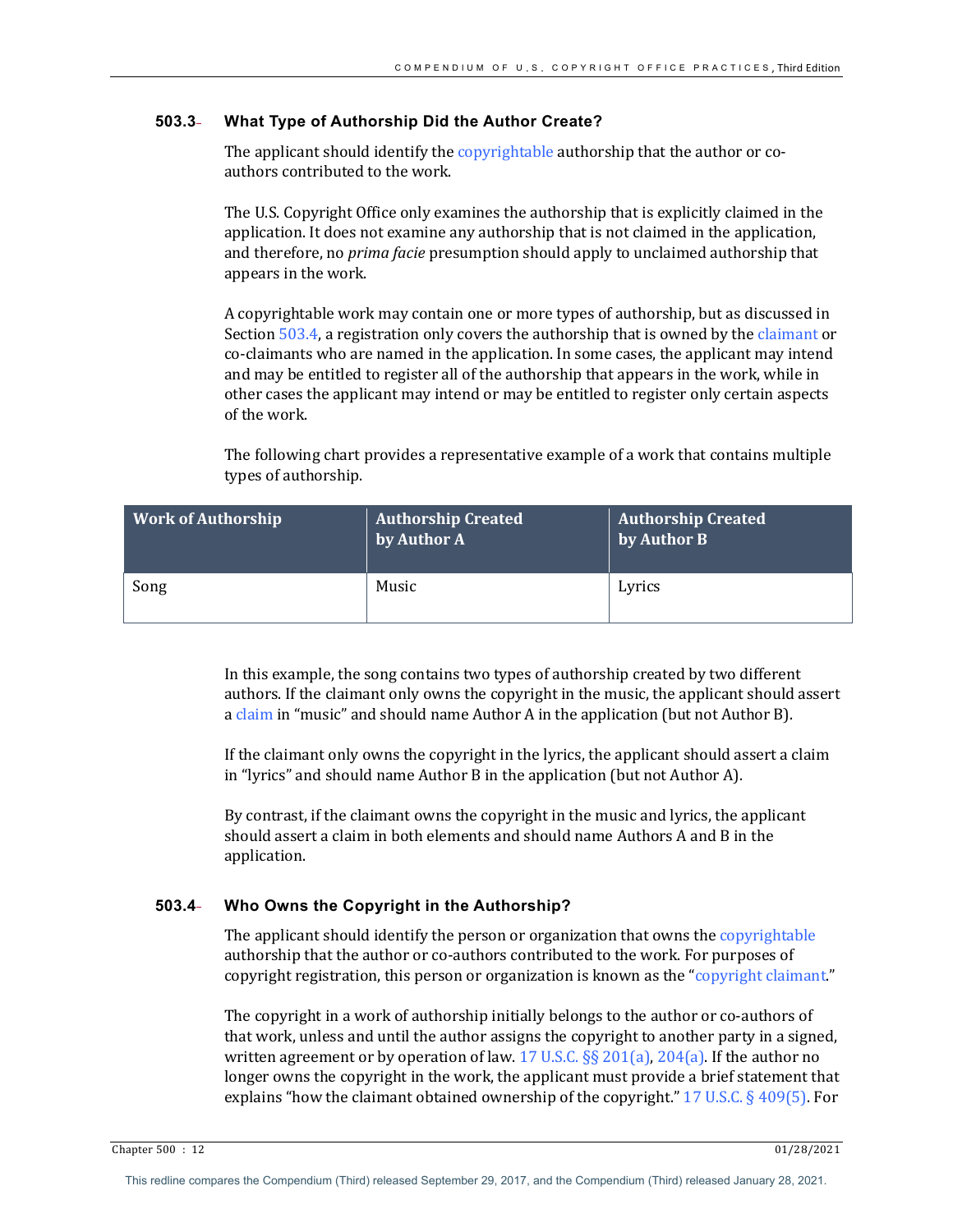guidance in completing these portions of the application, see Chapter  $600$ , Sections  $619$ and 620.

As discussed in Section 503.3, works of authorship often contain different forms of expression. In some cases, the copyright claimant may own all of the authorship that appears in the work, while in other cases the claimant may own or may be entitled to register only certain aspects of the work. In all cases, the applicant should assert a claim only in the authorship that is owned by the claimant or co-claimants named in the application. 

The following chart provides a representative example of a work that contains multiple types of authorship that is owned by multiple claimants.

| <b>Work of Authorship</b> | <b>Authorship Owned</b><br>by<br><b>Author A</b> | <b>Authorship Owned</b><br>by<br><b>Author B</b> | <b>Authorship Owned</b><br>by Other Parties       |
|---------------------------|--------------------------------------------------|--------------------------------------------------|---------------------------------------------------|
| Children's Book           | Text                                             | Illustrations                                    | Text, artwork, and<br>photographs on the<br>cover |

If the claimant owns the copyright in the text of the book (but does not own the illustrations or any of the content that appears on the cover), the applicant should identify the author(s) of the text, the applicant should assert a claim in "text," and the applicant should name A as the copyright claimant.

If the claimant owns the copyright in the illustrations (but does not own the text of the book or any of the content that appears on the cover), the applicant should identify the author(s) of those illustrations, the applicant should assert a claim in "2-D artwork," and the applicant should name B as the copyright claimant.

# **503.5 Does the Work Contain Unclaimable Material?**

A copyright registration covers the new expression that the author created and contributed to the work, but it does not cover any unclaimable material that the work may contain. For purposes of registration, unclaimable material includes the following:

- Previously published material.
- Previously registered material (including material that has been submitted for registration but has not been registered yet).
- Material that is in the public domain.

Chapter 500 : 13 01/28/2021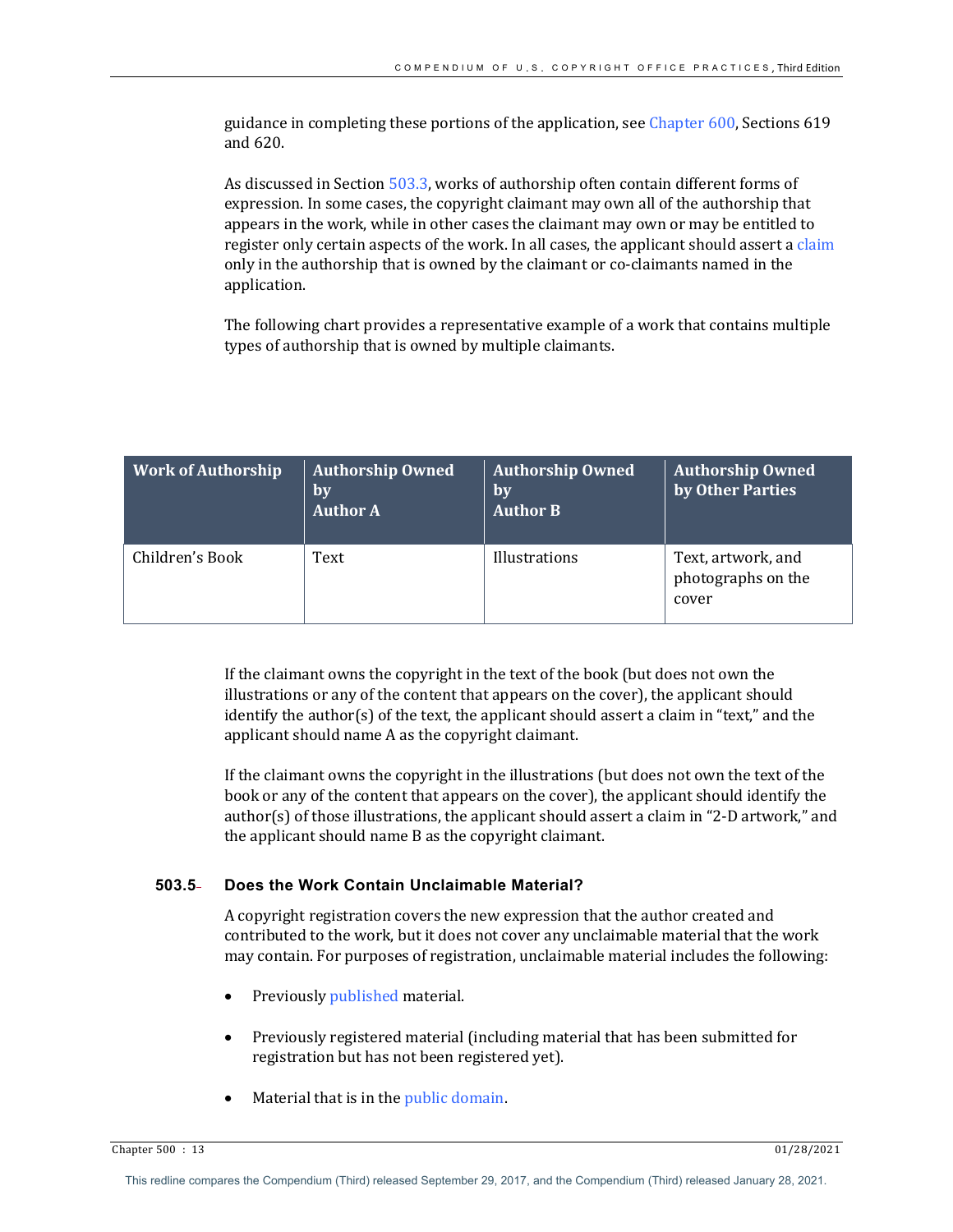Copyrightable material that is owned by a third party *(i.e.,* an individual or legal entity other than the claimant who is named in the application).

For a definition and discussion of each type of unclaimable material, see Chapter 600, Sections 621.4 through 621.7.

If the work submitted for registration contains unclaimable material, the applicant should exclude that material from the claim by providing a brief description in the Material Excluded field in the online application or in space  $6(a)$  of the paper application. However, the applicant does not need to complete this portion of the application if the work merely contains material that is uncopyrightable, such as words, letters, numbers, common symbols and shapes, and the like. Similarly, brief quotes, short phrases, and other *de minimis* uses of prior works do not need to be excluded from the claim.

For representative examples of works that contain unclaimable material, see Sections  $503.5(A)$  through  $503.5(D)$  below. For guidance in completing the Material Excluded field and space  $6(a)$  of the application, see Chapter  $600$ , Sections  $621.4$  through  $621.6$ , and Section 621.8(B).

# **503.5(A) Unclaimable Material: Previously Published Material**

The following chart provides a representative example of a work that contains previously published material.

| <b>Work of Authorship</b>    | <b>Excluded Material</b>                                                             | <b>New Authorship</b>                                                          |
|------------------------------|--------------------------------------------------------------------------------------|--------------------------------------------------------------------------------|
| Textbook<br>(second edition) | Text, artwork, and photographs<br>published in the first edition of<br>this textbook | New text that the author<br>created for the second edition<br>of this textbook |

In this example, the applicant may register the new text that the author contributed to the second edition of this textbook. The applicant should exclude the text, artwork, and other material that was published in the first edition of this work using the procedure described in Chapter 600, Section 621.8.

# **503.5(B) Unclaimable Material: Previously Registered Material**

The following chart provides a representative example of a work that contains previously registered material.

Chapter 500 : 14 01/28/2021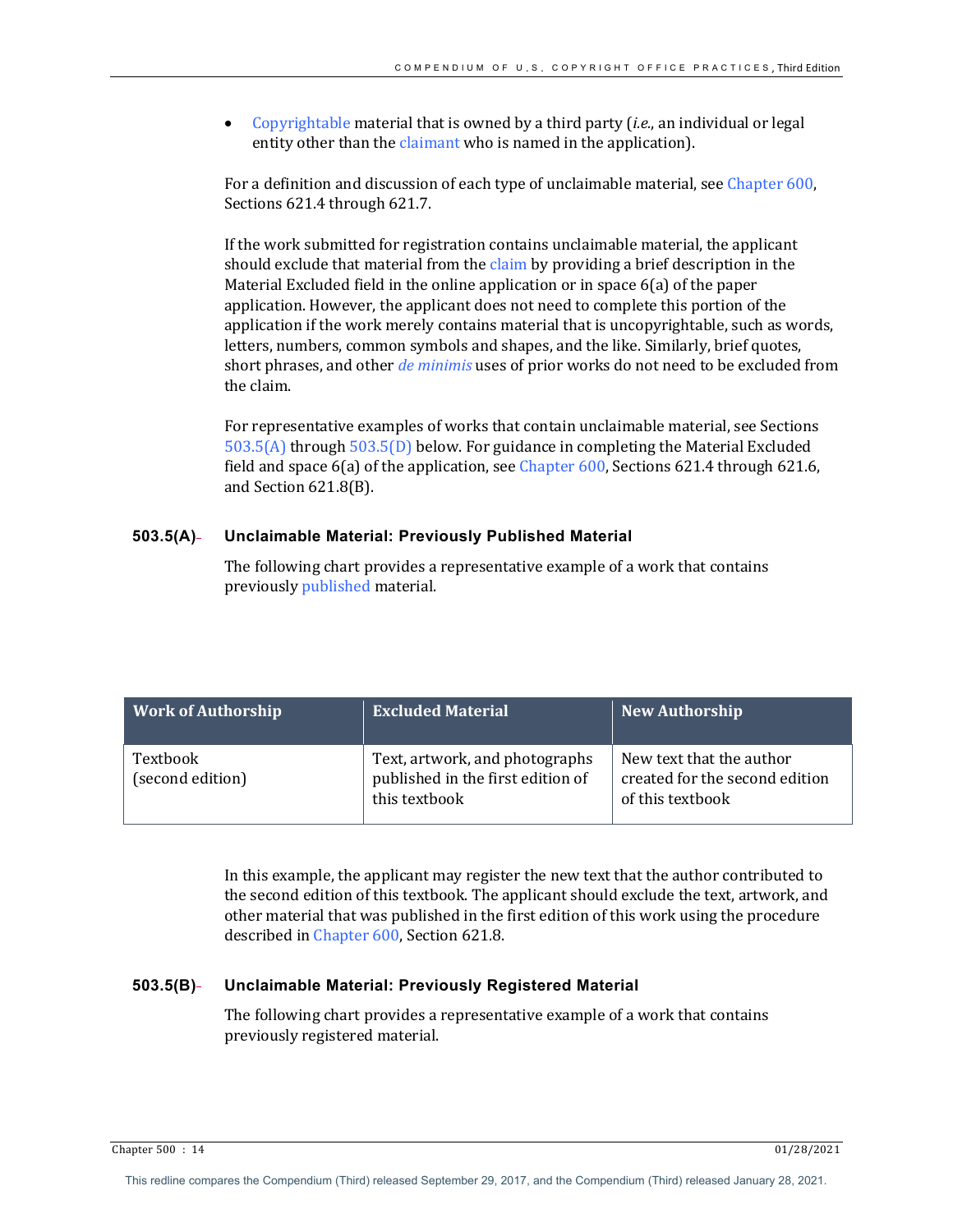| <b>Work of Authorship</b>                          | <b>Excluded Material</b>                           | <b>New Authorship</b> |
|----------------------------------------------------|----------------------------------------------------|-----------------------|
| Feature film based on an<br>unpublished screenplay | Unpublished screenplay<br>(Reg. No. PAu 9-999-999) | Motion picture        |

In this example, the unpublished screenplay has been previously registered with the U.S. Copyright Office, but the feature film has not. The applicant may register the new authorship that the author contributed to the motion picture. The previously registered screenplay should be excluded from the claim using the procedure described in Chapter 600, Section 621.8(F).

# **503.5(C) Unclaimable Material: Public Domain Material**

The following chart provides a representative example of a work that contains public domain material.

| Work of Authorship                                        | <b>Excluded Material</b>                        | New Authorship        |
|-----------------------------------------------------------|-------------------------------------------------|-----------------------|
| Musical based on The Confidence<br>Man by Herman Melville | <i>The Confidence Man by</i><br>Herman Melville | Music, lyrics, script |

In this example, the musical is based on Herman Melville's novel *The Confidence Man*, which is in the public domain. The applicant may register the music, lyrics, and script that the author contributed to the musical. The applicant should exclude the story, characters, and other expression that the author borrowed from the novel using the procedure described in Chapter 600, Section 621.8.

# **503.5(D) Unclaimable Material: Copyrightable Material That Is Owned by a Third Party**

The following chart provides a representative example of a work that contains copyrightable material that is owned by a third party.

| Work of Authorship | <b>Excluded Material</b>                       | New Authorship          |
|--------------------|------------------------------------------------|-------------------------|
| Coffee Table Book  | Photographs owned by<br>Photographer A, B, & C | Text owned by Company X |

In this example, Company X owns the copyright in the text of the coffee table book, while Photographers A, B, and C own the copyright in the photographs that appear in the

Chapter 500 : 15 01/28/2021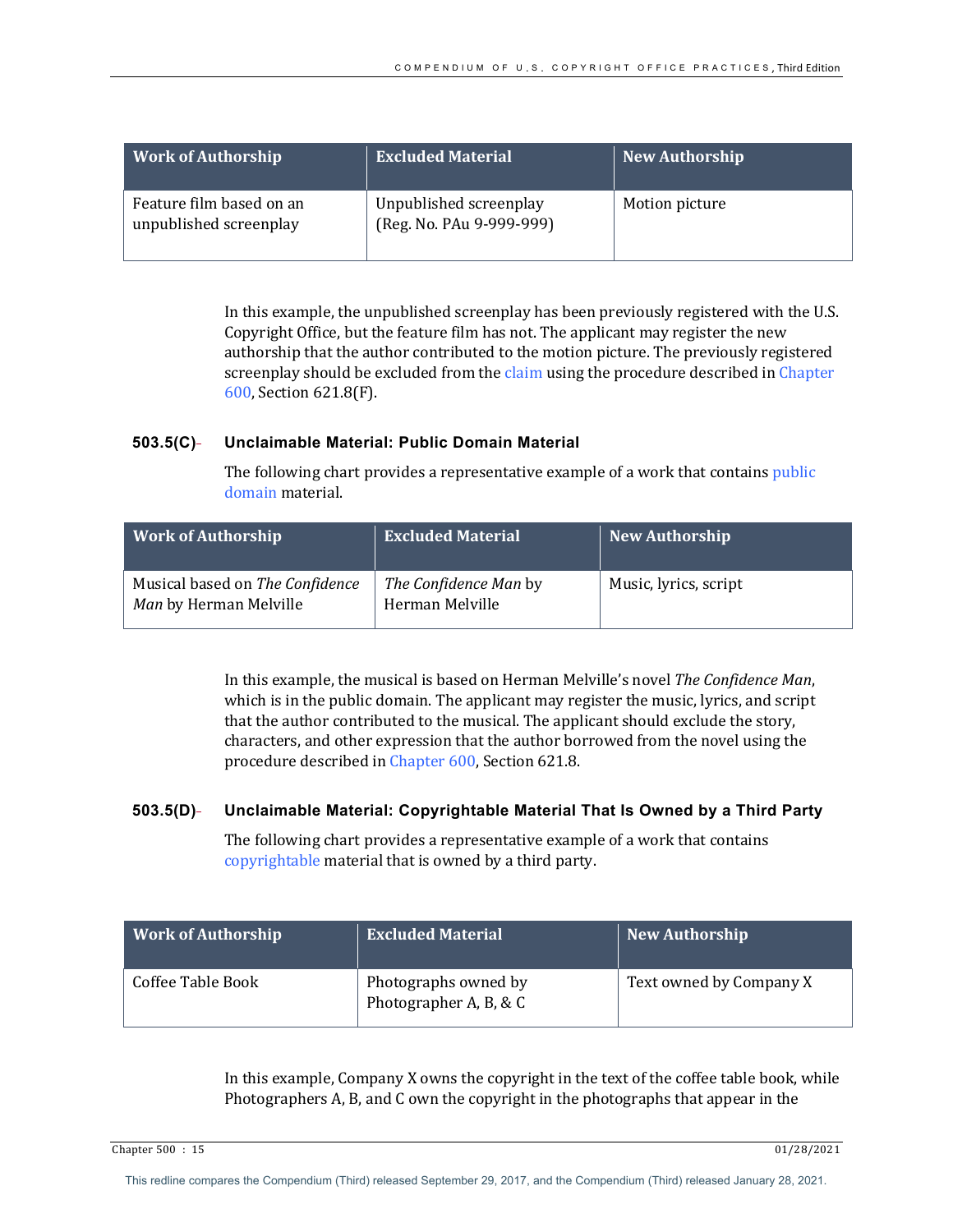book. Company X may register the text that the author contributed to the book. The photographs should be excluded from the claim using the procedure described in Chapter 600, Section 621.8.

# **504 The Scope of a Registration for a Work of Original Authorship**

As a general rule, a registration for a work of authorship covers the entire copyrightable content of the authorship that  $(i)$  is claimed in the application,  $(ii)$  is owned by the  $claimant$ , and (iii) is contained in the deposit  $copy(ies)$ .

The applicant should assert a claim in this authorship in the online application by completing the Author Created field, and if appropriate, the New Material Included field. In the paper application, the applicant should assert a claim in this authorship by completing the Nature of Authorship space, and if appropriate, the Material Added to This Work space. Together, these fields and spaces provide important information about the scope of the claim of authorship in a work. Applicants are encouraged to be specific when completing these portions of the application. A clear description of the copyrightable expression that the applicant intends to register creates an accurate record of authorship and ownership for the benefit of the copyright owner, the courts, and the general public.

The fact that a work was submitted for registration and was registered by the U.S. Copyright Office does not necessarily mean that the registration covers all the authorship that appears in the work as a whole. As discussed in Sections  $503.3$  and  $504.3$ , the Office examines and registers only the copyrightable authorship that is expressly claimed in the application and that is included in the deposit copy(ies). The Office does not examine any authorship that is not claimed or any authorship that has been disclaimed in the application, and the Office cannot examine any authorship that  $does not appear in the deposit copy (ies).$ 

# **504.1 Copyrightable Authorship vs. Uncopyrightable Material**

A registration covers the copyrightable authorship that the author or co-authors contributed to the work, but it does not cover any uncopyrightable material that appears in the work.

If the applicant expressly asserts a claim in uncopyrightable material, the registration specialist may communicate with the applicant. In the alternative, the specialist may remove the uncopyrightable term from the application and register the claim with an annotation indicating that the registration does not cover that material. See Chapter 600, Section 604. The annotation is intended to put the copyright owner, the courts, and the general public on notice concerning the extent of the claim. That said, a registration does not extend to uncopyrightable material that appears in a work of authorship, even if the registration does not contain an annotation or even if it contains ambiguous language that may refer to uncopyrightable material.

# **504.2 Authorship Contained in the Deposit Copy(ies)**

Ordinarily, a registration for a work of authorship only covers the material that is included in the deposit copy(ies). It does not cover authorship that does not appear in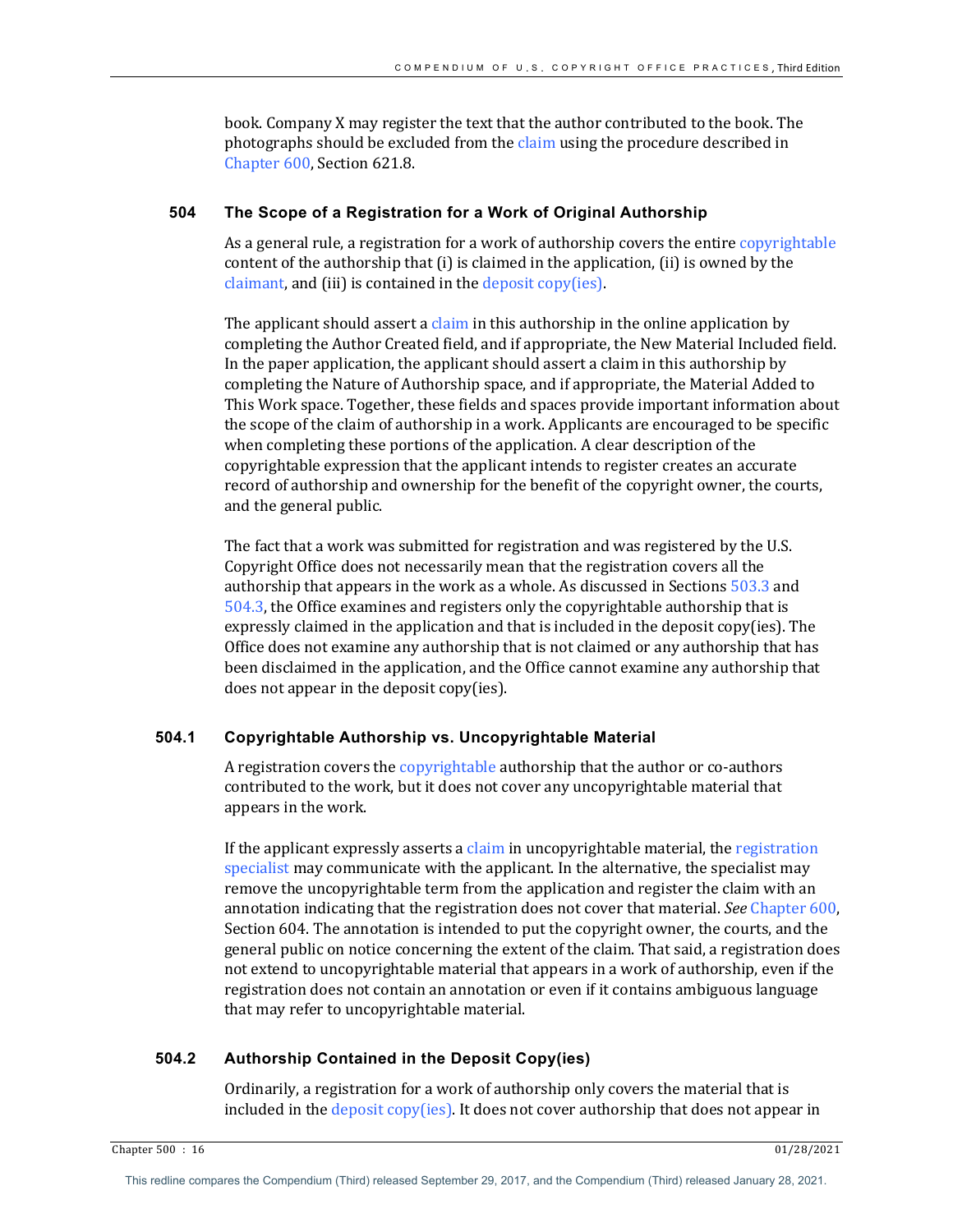the deposit copy(ies), even if the applicant expressly claims that authorship in the application.

There are two limited exceptions to this rule:

- In some cases, an applicant may register a work of authorship by submitting identifying portions of the work. For example, an applicant may register a computer program by submitting a portion of the source code for that work, rather than a complete copy of the entire program.
- In exceptional cases, the U.S. Copyright Office may grant special relief from the deposit requirements for a particular work.

A work of authorship that is registered with identifying material or based on a grant of special relief may cover the entire copyrightable content of the work, notwithstanding the fact that the applicant did not submit a copy of the entire work. For a discussion of special relief and examples of other works that may be registered with identifying material, see Chapter 1500, Sections 1506 and 1508.8.

# **504.3 Multiple Versions of the Same Work**

A registration only covers the specific version of the work that is submitted for registration. The U.S. Copyright Office does not offer so-called "blanket registrations" that cover prior versions or derivative versions of the same work. For example, a registration for a published website covers the text, photographs, or other copyrightable content that appeared on that website on the date(s) claimed in the application and specified in the deposit copy(ies), but it does not cover any future version of that website. Similarly, a registration for version 1.30 of a computer program does not cover version 1.20 or any previously published or previously registered content that appears in the later version of that program. For the same reason, a registration for a comic book that depicts or describes a particular character covers the expression set forth in that issue, but it does not cover the character *per se* or any other issue or other work that features the same character.

For additional guidance in registering multiple versions of the same work, see Section 512.

#### **505 Joint Works**

This Section provides the definition and a general discussion concerning joint works. For specific guidance in preparing an application to register a joint work, see Chapter 600, Sections 613.5 and 620.5.

## **505.1 What Is a Joint Work?**

The Copyright Act defines a joint work as a work "prepared by two or more authors" with the intention that their contributions be merged into inseparable or interdependent parts of a unitary whole."  $17$  U.S.C. § 101.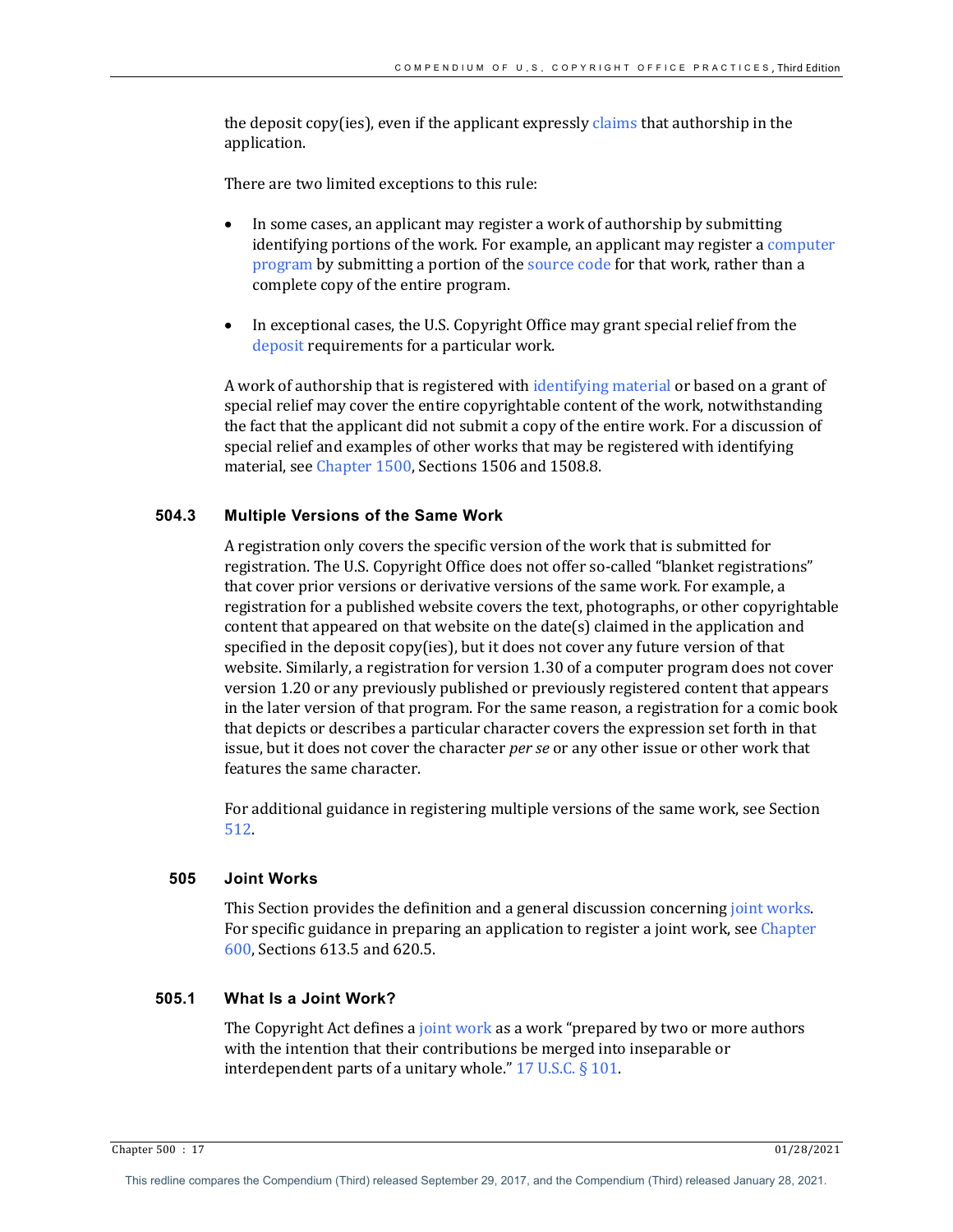A work of authorship is considered a joint work "if the authors collaborated with each other, or if each of the authors prepared his or her contribution with the knowledge and intention that it would be merged with the contributions of other authors as 'inseparable or interdependent parts of a unitary whole.'"  $H.R.$  Rep. No. 94-1476, at 120, *reprinted in* 1976 U.S.C.C.A.N. 5659, 5736; S. REP. No. 94-473, at 103-04. The key requirement "is the intention, at the time the writing is done, that the parts be absorbed or combined into an integrated unit." H.R. REP. No. 94-1476, at 120, *reprinted in* 1976  $U.S.C.C.A.N.$ at  $5736$ .

A contribution to a joint work is considered "inseparable" if the work contains a single form of authorship, such as a novel or painting, and it is considered "interdependent" if the work contains multiple forms of authorship, such as motion picture, opera, or the music and lyrics of a song. *Id.*; S. REP. No. 94-473, at 103-04.

## **505.2 Determining Whether the Work Is a Joint Work**

The applicant  $-$  not the U.S. Copyright Office  $-$  must determine whether a work qualifies as a joint work, and as the legislative history explains, this determination should be based on the facts that existed when the work was created. See H.R. REP. No. 94-1476, at 120, *reprinted in* 1976 U.S.C.C.A.N. at 5736; S. REP. No. 94-473, at 103.

When examining a joint work, the Office applies U.S. copyright law, even if the work was created in a foreign country, created by a citizen, domiciliary, or habitual resident of a foreign country, or first <del>published</del> published in a foreign country. The U.S. Copyright Act is the exclusive source of copyright protection in the United States, and all applicants  $$ both foreign and domestic — must demonstrate that a work satisfies the requirements of U.S. copyright law in order to register a work with the Office.

Upon request, the Office will provide the applicant with general information about the provisions of the Copyright Act, including the statutory definition for a joint work, and will explain the relevant practices and procedures for registering this type of work. However, the Office cannot provide specific legal advice on the rights of persons, issues involving a particular use of a copyrighted work, cases of alleged foreign or domestic copyright infringement, contracts between authors and publishers, or other matters of a similar nature.  $37$  C.F.R.  $\S 201.2(a)(3)$ .

When completing the application, the applicant should provide the name of each joint author who contributed copyrightable authorship to the joint work. The Office takes the position that each joint author must contribute a sufficient amount of original authorship to the work. An author who satisfies this requirement may be considered a joint author, even if his or her contribution to the work is smaller or less significant than the contributions made by another author. By contrast, a collaborator who merely contributes a *de minimis* amount of expression is not considered a joint author. See Chapter 300, Section 313.4(B).

As a general rule, the registration specialist will accept the applicant's representation that a work of authorship is a joint work, unless it is contradicted by information provided elsewhere in the registration materials or in the Office's records, or by information that is known to the specialist. If the claim appears implausible, the

Chapter 500 : 18 01/28/2021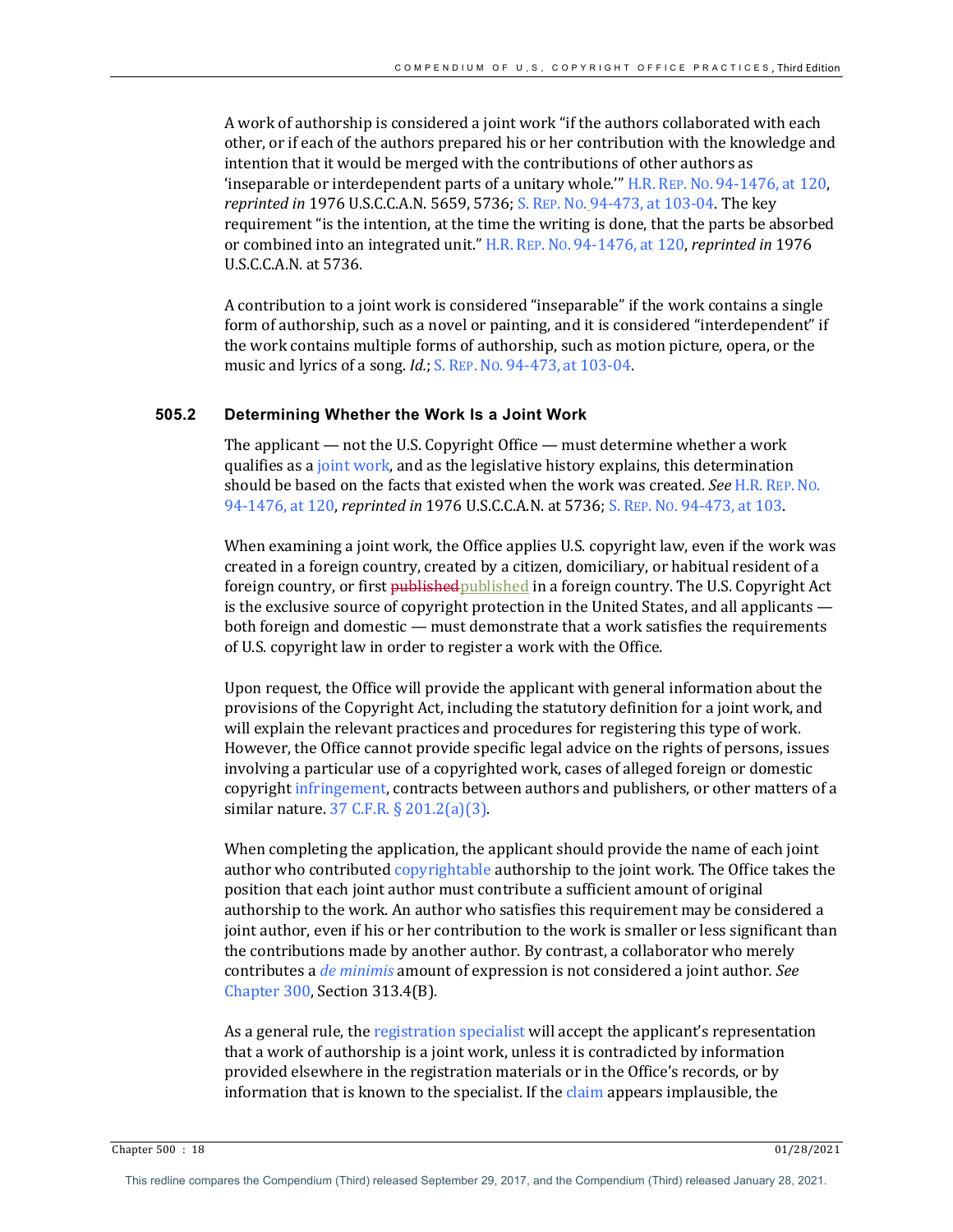specialist may communicate with the applicant or may refuse registration. Examples of factors that may indicate that a work does not qualify as a joint work include the following:

- Evidence that one or more of the authors did not intend to merge their contributions into a unitary whole.
- A work containing separate copyright notices for the authors' respective contributions to the work  $(e.g., "text \n $\odot$  Selena Banik, illustrations \n $\odot$  Kieran Banik".$
- A work containing a number of separate and independent works, such as a book of photographs by different authors.
- A work containing a major contribution from one author combined with a minor contribution by another author, such as a book containing hundreds of pages of text by one author and an introduction or a few illustrations by another author.

## **505.3 The Scope of the Copyright in a Joint Work**

Determining whether a work of authorship is a joint work has important implications for the ownership of the copyright and the term of the copyright.

The authors of a joint work jointly own the copyright in each other's contributions and each author owns an undivided interest in the copyright for the work as a whole. 17 U.S.C.  $\S 201(a)$ . In other words, all the authors are "treated generally as tenants in common, with each co-owner having an independent right to use or license the use of a work, subject to a duty of accounting to the other co-owners for any profits." H.R. REP. No. 94-1476, at 121, *reprinted in* 1976 U.S.C.C.A.N. at 5736; S. REP. No. 94-473, at 104.

If the work of authorship was created by two or more individuals, the copyright in the joint work expires seventy years after the death of the last surviving author. 17 U.S.C.  $\S$  $302(b)$ . If the joint work was created by two or more authors as a work made for hire, an anonymous work, or a pseudonymous work, the copyright expires ninety-five years from the year of publication or 120 years from the year of creation (whichever is shorter). 17 U.S.C.  $\S 302(c)$ . The term "for an anonymous or pseudonymous work can be converted to the ordinary life-plus-[seventy] term if 'the identity of one or more of the [joint] authors  $\dots$  is revealed' in  $\dots$  records maintained for this purpose in the Copyright Office." H.R. REP. No. 94-1476, at 137, *reprinted in* 1976 U.S.C.C.A.N. at 5753; S. REP. No. 94-473, at 120. In this situation, the term of the copyright is "based on the life of the author or co-authors whose identity has been revealed."  $17 \text{ U.S.C.}$  § 302(c).

# **506 Works Made for Hire**

This Section provides the definition and a general discussion concerning works made for hire. For guidance in preparing an application to register a work made for hire, see Chapter  $600$ , Sections  $613.4$ ,  $614.1$ ,  $616.1(A)$ , and  $617.3$ .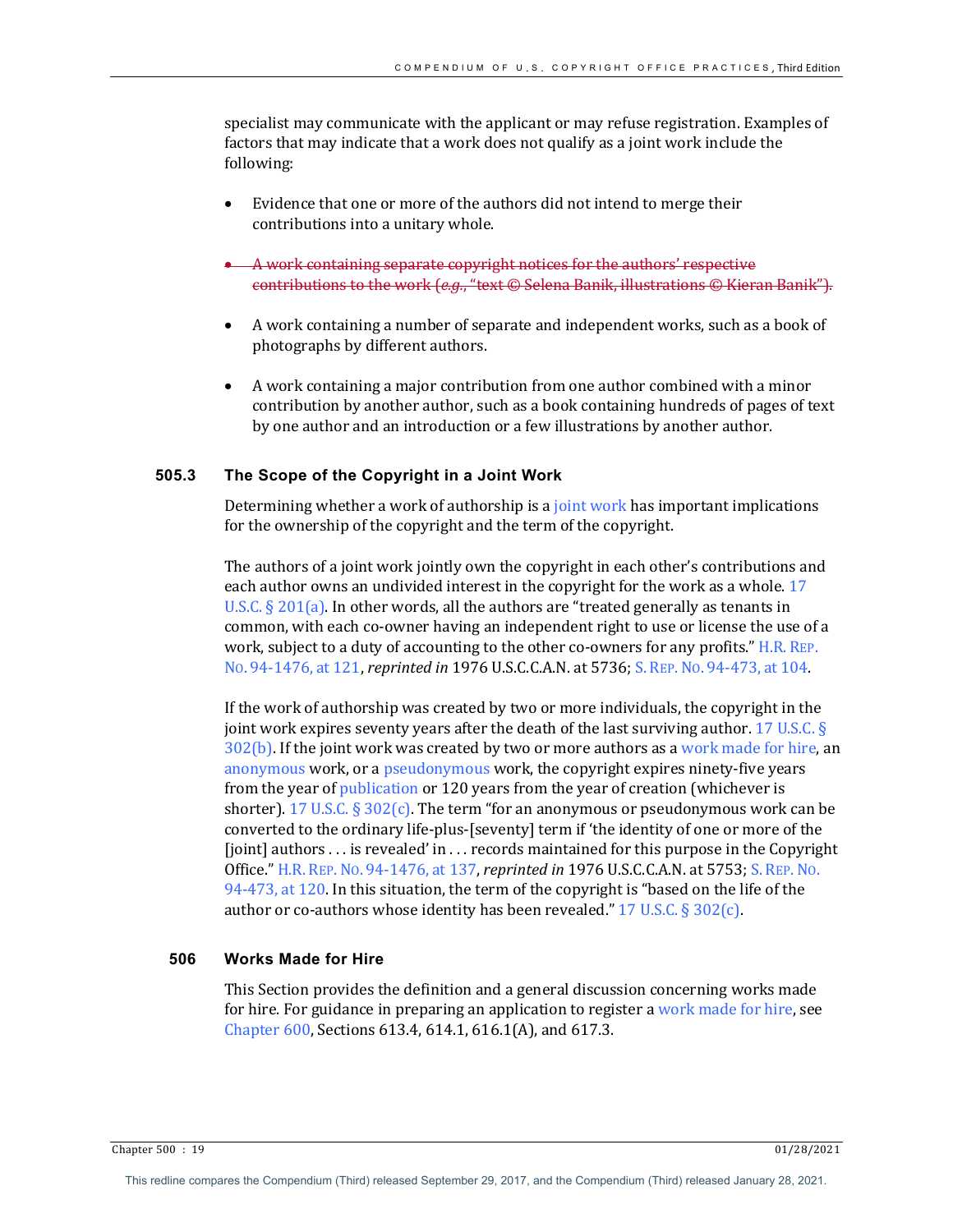# **506.1 What Is a Work Made for Hire?**

The term "work made for hire" is defined in Section  $101$  of the Copyright Act. This definition applies to works created on or after January 1, 1978. For works created prior to 1978, see Chapter 2100.

The statute defines a work made for hire as:

1. A work prepared by an employee within the scope of his or her employment;

or

- 2. A work that is specially ordered or commissioned, provided that the parties expressly agree in a written instrument signed by them that the work shall be considered a "work made for hire," and provided that the work is specially ordered or commissioned for use as:
	- A contribution to a collective work;
	- A part of a motion picture or other audiovisual work;
	- A translation;
	- A compilation;
	- A test;
	- Answer material for a test;
	- An atlas:
	- An instructional text, which is defined as a "literary, pictorial, or graphic work prepared for publication publication and with the purpose of use in systematic instructional activities;" or
	- A supplementary work, which is defined as "a work prepared for publication publication as a secondary adjunct to a work by another author for the purpose of introducing, concluding, illustrating, explaining, revising, commenting upon, or assisting in the use of the other work, such as forewords, afterwords, pictorial illustrations, maps, charts, tables, editorial notes, musical arrangements, answer material for tests, bibliographies, appendixes, and indexes."

17 U.S.C.  $\S$  101 (definition of "work made for hire").

## **506.2 Works Created by an Employee Within the Scope of His or Her Employment**

The Copyright Act does not define the terms "employee," "employer," or "scope of employment." The Supreme Court has held that Congress intended these terms "to be understood in light of agency law" and that the courts should rely "on the general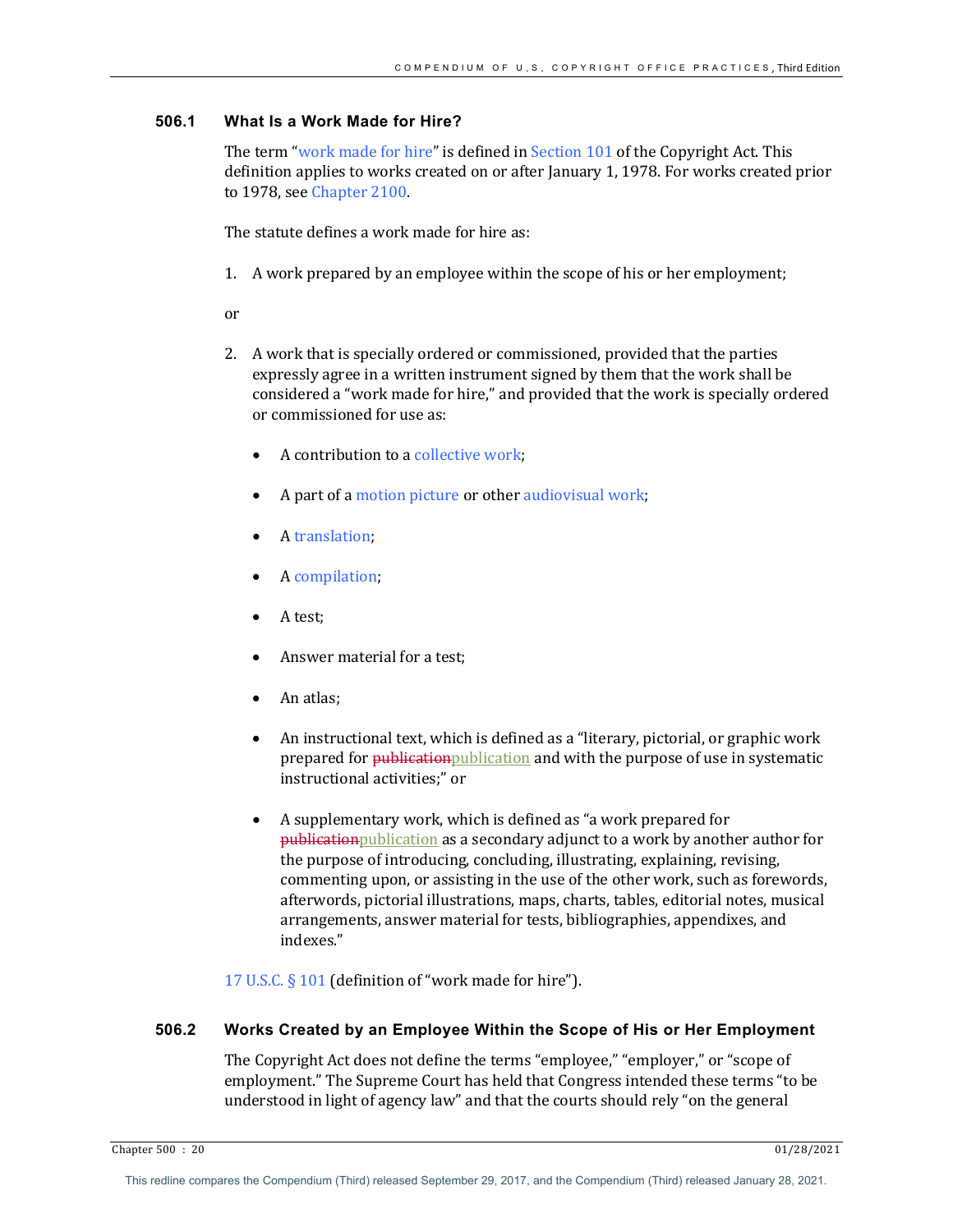common law of agency, rather than on the law of any particular State, to give meaning to these terms." *Community for Creative Non-Violence v. Reid*, 490 U.S. 730, 740 (1989). Examples of factors that may be relevant to this inquiry include the following (although none of these factors is determinative):

- The skill required to create the work.
- The location where the work was created.
- The source of the instrumentalities and tools used to create the work.
- The duration of the relationship between the parties.
- Whether the hiring party has the right to assign additional projects to the hired party.
- The method of payment.
- The extent of the hired party's discretion over when and how long to work.
- The hired party's role in hiring and paying assistants.
- Whether the hiring party is in business.
- Whether the work is part of the regular business of the hiring party.
- Whether the hiring party provided employee benefits to the hired party.
- The tax treatment of the hired party.
- Whether the work is the type of work the hired party was authorized to perform.
- Whether the work occurs substantially within the authorized work hours and space limits of the hired party.
- Whether the work is actuated, at least in part, by a purpose to serve the hiring party.

*See id.* at  $751-52$  (citing Restatement (Second) of Agency § 220(2) (1958)); *U.S. Auto Parts Network, Inc. v. Parts Geek, LLC,* 692 F. 3d 1009, 1015 (9th Cir. 2012). -

The following examples illustrate some of the factors that may indicate whether a work does or does not qualify as a work made for hire.

## *Work created by an employee*

• Dave Muller is a full time chemist for Continental Chemicals. Dave created a computer program that evaluates the company's products. By eliminating the need to perform mathematical calculations by hand, the program improved the efficiency of the company's operations. Continental subsequently asked Dave to develop

Chapter 500 : 21 01/28/2021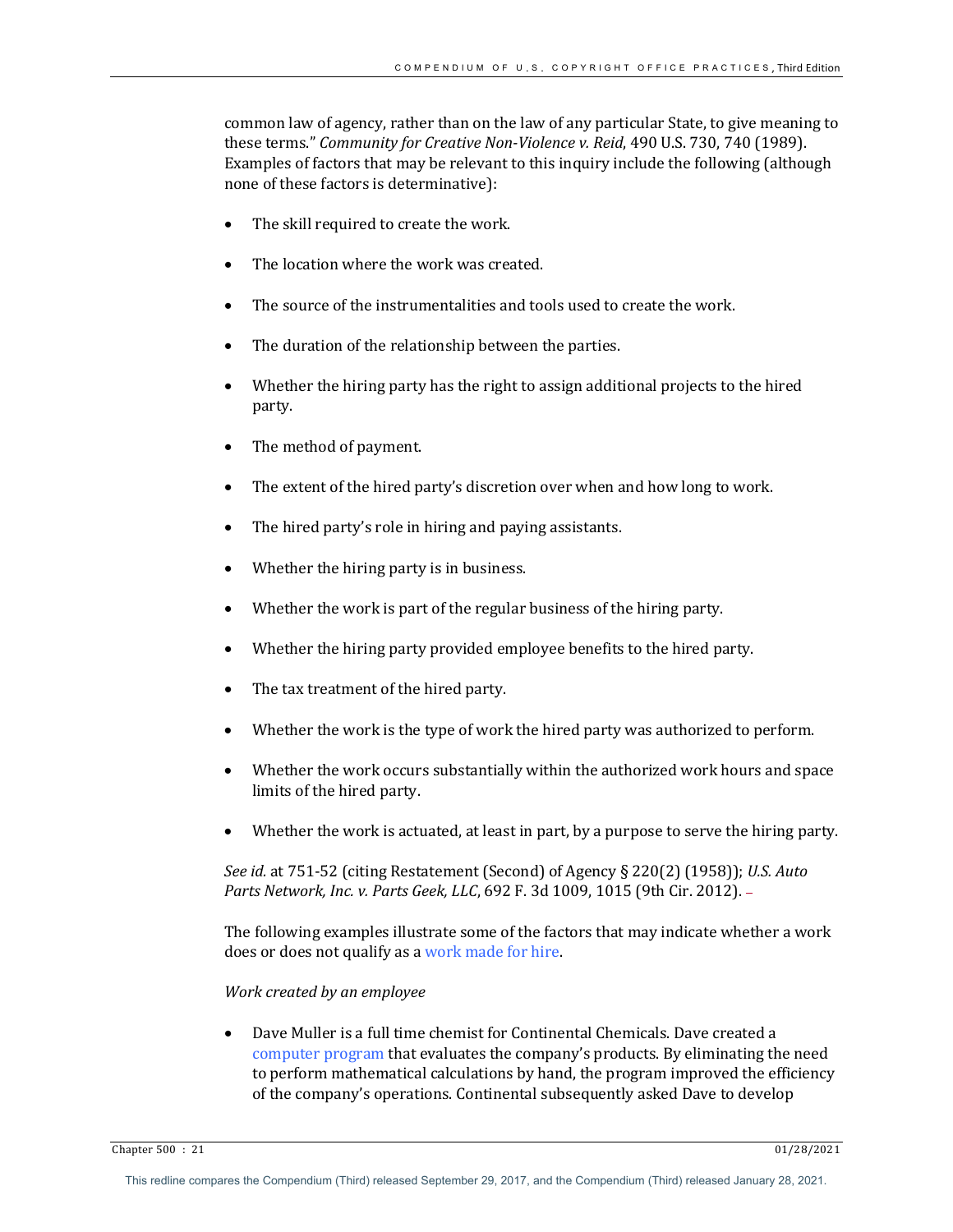similar programs for its other products. Dave wrote and tested these programs at home using his personal computer. He did not receive overtime or any additional pay for creating these programs. Each program is considered a work made for hire. Although Dave was not hired as a computer programmer, he was employed by Continental when he wrote these programs and he wrote the programs, at least in part, to further the company's interests. Developing these programs was incidental to his responsibilities because they improved the quality control of the company's operations. Dave specifically created the programs for the company's products and it is unlikely that he would do this type of work on his own. In the application to register the program, Continental Chemicals should be named as the author and the work made for hire box should be checked "yes."

#### Work created by an employee acting within the scope of his or her employment

- Lois Lang has worked part time for the *Georgetown Gazette* for five years. She is expected to write at least five articles per week and she does most of her work at the paper's office. She is paid on a monthly basis and income taxes, social security, and medicare are withheld from her paycheck. The *Gazette* reimburses Lois for her driving expenses, but she receives no direct employee benefits. Lois's contributions to the paper are considered works made for hire. In the application to register Lois's contributions, the publisher of the *Georgetown Gazette* should be named as the author and the work made for hire box should be checked "yes."
- Kir Royale Records is in the business of producing classical music recordings. Stefan Brooks is a sound engineer who works for Kir Royale from time to time. Stefan performs all of his work at the company's studio using the company's sound mixing equipment. His supervisor closely monitors his job performance and evaluates the quality of his work. Stefan is paid an hourly wage and he receives no employee benefits. The recordings that he produces for Kir Royale Records are considered works made for hire. In the application to register these sound recordings, Kir Royale Records should be named as the author of the recordings and the work made for hire box should be checked "yes."
- Jack Thomas is a full time programmer for Creative Computer Corporation. His job responsibilities include writing source code, designing user interfaces, and preparing program documentation. Jack creates a subroutine for a new program called Utopolis. The routine is considered a work made for hire, because Jack created this work while acting within the scope of his duties as an employee of Creative Computer Corporation. In the application to register Utopolis, Creative Computer Corporation should be named as the author and the work made for hire box should be checked "yes."

# Work created by an individual who was not acting within the scope of his or her *employment*

• John Bellevue is a staff composer for SoundTrax, Inc., a company that produces music for motion picture studios. While on a leave of absence, John wrote a song called "Saturdays Are the Best" to celebrate his son's birthday. Although John is a fulltime employee of SoundTrax, he did not create this song as part of his regular

Chapter 500 : 22 01/28/2021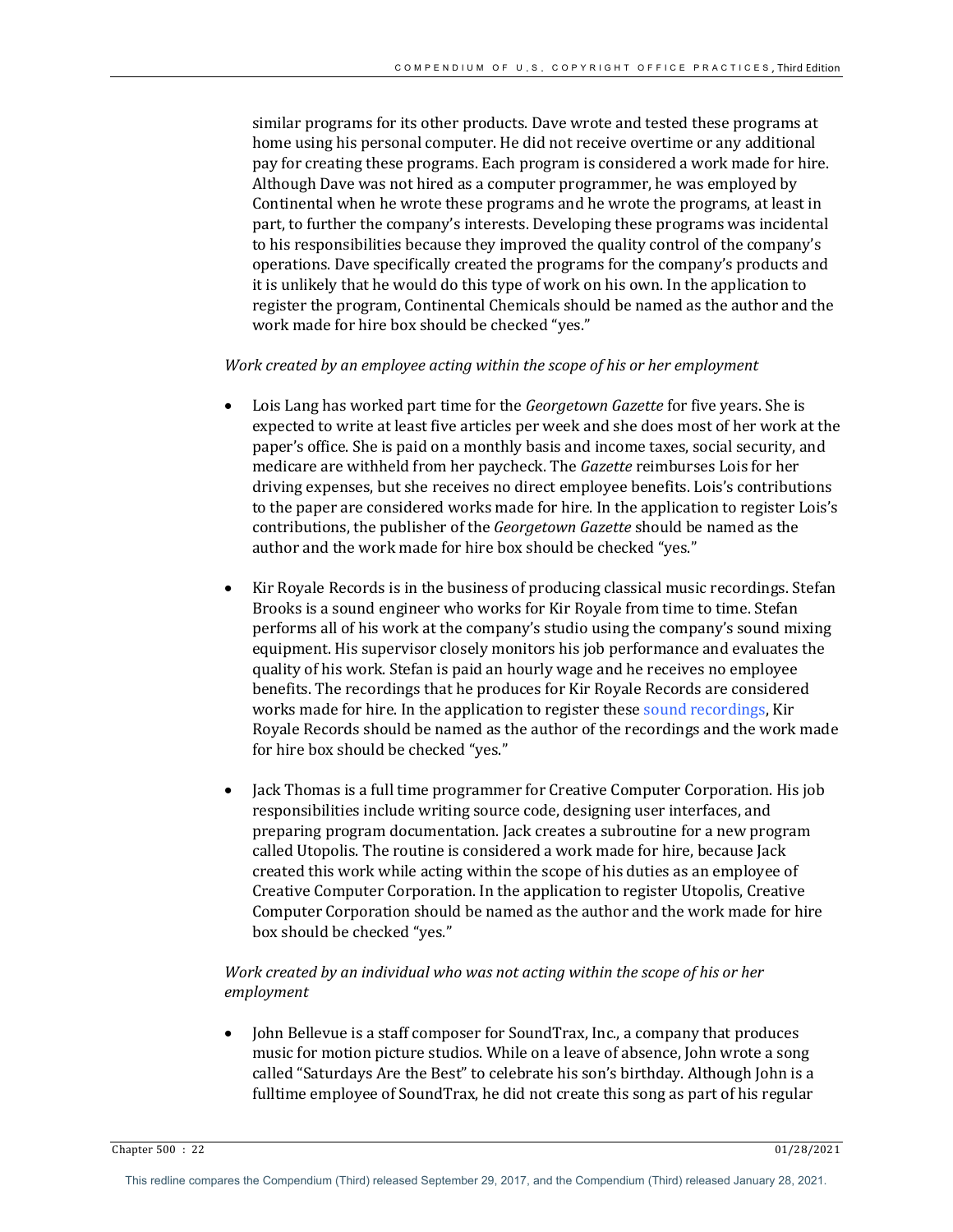duties. Therefore, the song is not a work made for hire. In the application to register "Saturdays Are the Best," John should be named as the author of the song and the work made for hire box should be checked "no."

Ryan Jennings created a compilation of pharmaceutical statistics while in graduate school. When he graduated, Ryan formed Prescription Financial LLP, assigned the copyright in this compilation to the company, and appointed himself President and CEO. The compilation is not a work made for hire, because Ryan was not an employee of Prescription Financial when he created this work. In the application to register the index, Ryan should be named as the author and the work made for hire box should be checked "no."

#### *Work created by an individual who is not an employee*

- WMFH-FM asked Aaron Washington to create a jingle for the station. The station told Aaron that the jingle should be thirty seconds long and that it should include the sound of a helicopter. Aaron wrote the jingle at home using his own equipment and he did most of his work in the middle of the night. Aaron was paid a flat fee for this assignment. The jingle is not a work made for hire because Aaron was not an employee of WMFH. In the application to register this jingle, Aaron should be named as the author and the work made for hire box should be checked "no."
- Julianne Ziegler prepared the first draft for a screenplay titled "Princesses vs. Zombies." After completing the first draft, Zombieflix LLC asked Julianne to prepare a shooting script based on her screenplay. The first draft of this screenplay is not a work made for hire, because Julianne completed the draft before she was hired by Zombieflix LLC. In the application to register the first draft, Julianne should be named as the author and the work made for hire box should be checked "no."
- Marilyn Chariott works for an accounting firm. She wrote a song titled "Buy the Numbers" in her spare time and someday she hopes to be hired as a singer/songwriter. Marilyn's song is not a work made for hire, because she did not write this song for her current employer. In the application to register "Buy the Numbers," Marilyn should be named as the author and the work made for hire box should be checked "no."

#### **506.3 Works Specially Ordered or Commissioned as a Work Made for Hire**

A specially ordered or commissioned work is considered a work made for hire if it satisfies the following criteria:

- The work must fall within one or more of the nine categories of works listed in the statutory definition.
- There must be an express written agreement between the party that ordered or commissioned the work and the individual(s) that actually created the work.
- The agreement must state that the work shall be considered a work made for hire.

Chapter 500 : 23 01/28/2021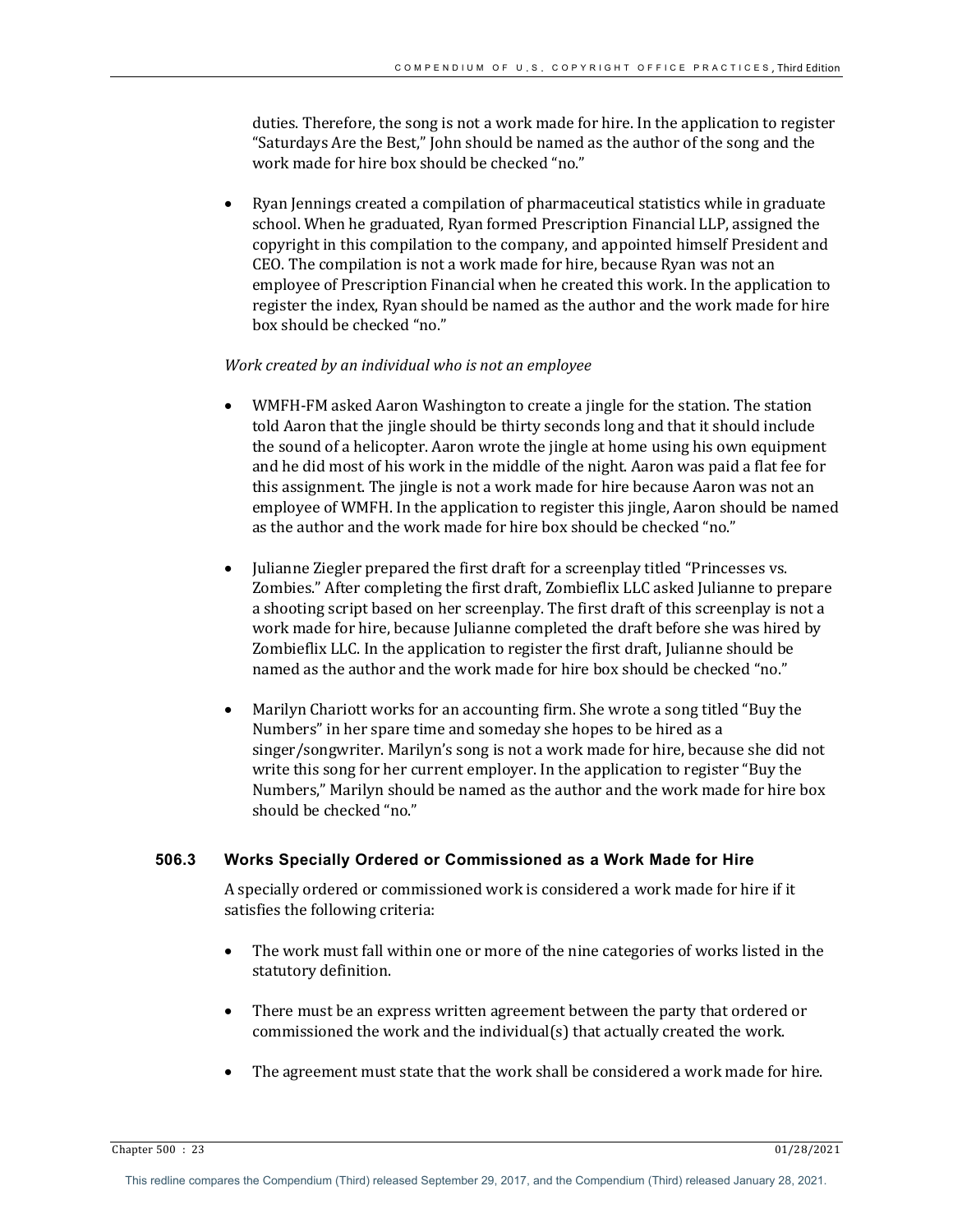The agreement must be signed by both parties.

If a work fails to satisfy *all* of these requirements, it does not qualify as a work made for hire.

The following examples illustrate some of the factors that may indicate whether a work does or does not qualify as a work made for hire under the second part of the statutory definition.

Works specially ordered or commissioned pursuant to a written agreement specifying that the work will be created as a work made for hire

Lighthouse Books Inc. is the author of a textbook. The company hired Nous Traduisons Inc. to translate this work from English into French. Before Nous Traduisons began working on this project, the parties signed a written agreement stating that Nous Traduisons would translate the textbook for Lighthouse Books as a work made for hire. The work satisfies the second part of the statutory definition, because a translation is one of the nine categories of works that may be specially ordered or commissioned and because the parties signed a written agreement specifying that the work would be created for Lighthouse Books as a work made for hire. In the application to register this work, Lighthouse Books, Inc. should be named as the author of the translation and the work made for hire box should be checked "yes."

*No* written agreement between the parties specifying that the work will be created as a *work made for hire*

Judy Smith works for a car dealership. During her lunch break, she created an atlas that depicts the cities and territories in an imaginary country. She hopes to sell her work to a company that publishes fantasy books. Judy's atlas fails the first part of the statutory definition because she did not create this work for her employer while acting within the scope of her employment. Although an atlas is one of the nine categories of works that may be created as a work made for hire, Judy's atlas does not satisfy the second part of the statutory definition because she has not signed a written agreement specifying that she would create this atlas for another party as a work made for hire. In the application to register this atlas, Judy should be named as the author and the work made for hire box should be checked "no."

# Work does not fall within the nine categories of works listed in the statutory definition that *may be specially ordered or commissioned as a work made for hire*

Monkey Business Inc. hired Heath Liszewski to create the design for a new line of wallpaper. The work does not satisfy the first part of the statutory definition because Heath is an independent contractor and he was paid a flat fee for his work on this assignment. Therefore, he is not an employee of Monkey Business. Although the parties signed a written agreement specifying that Heath would create this work for Monkey Business, it does not satisfy the second part of the definition because two-dimensional artwork is not one of the nine categories of works that may be specially ordered or commissioned as a work made for hire. In the application to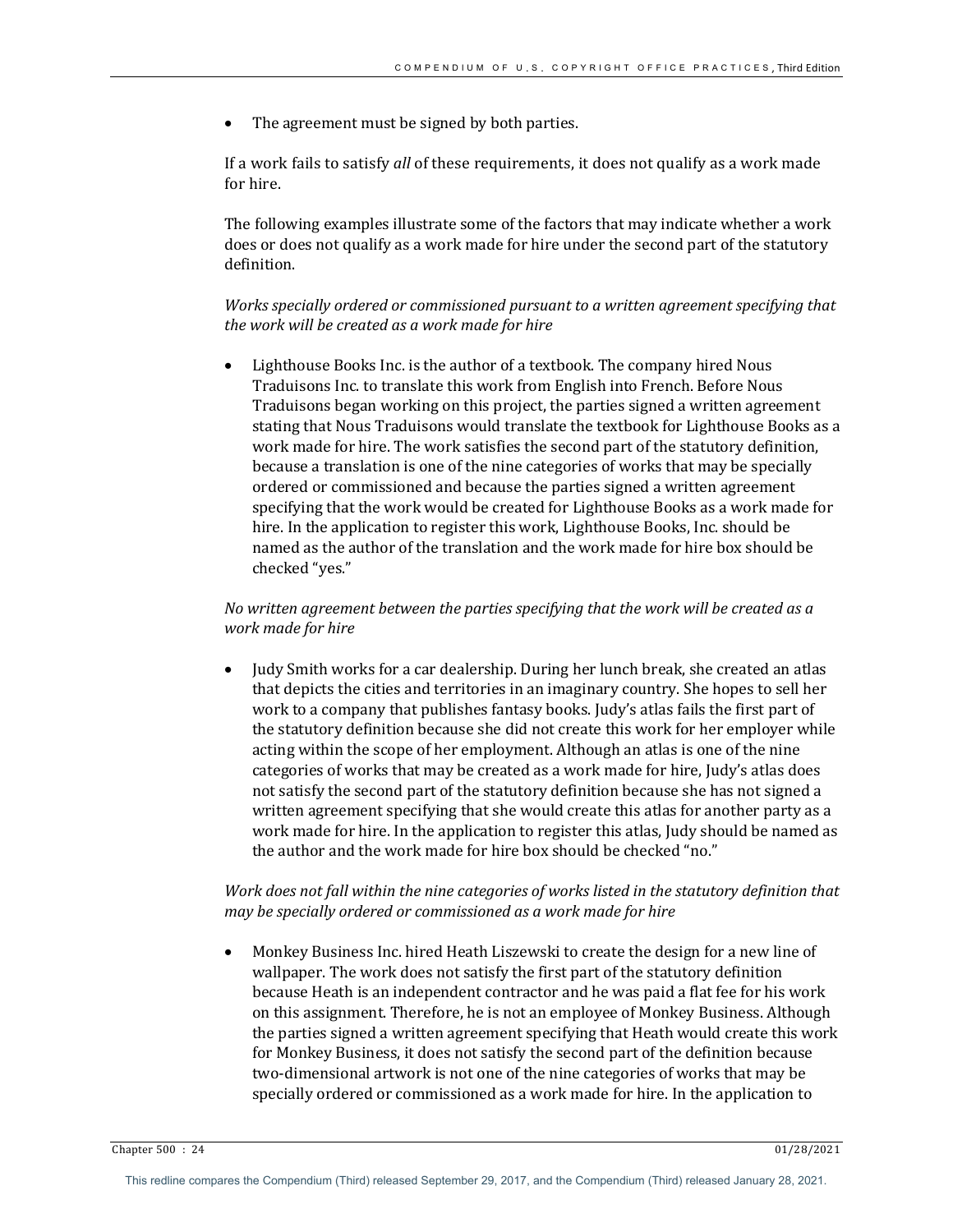register this work, Heath should be named as the author and the work made for hire box should be checked "no."

#### **506.4 Determining whether the Work is a Work Made for Hire**

#### **506.4(A) Applicant Makes the Determination**

The applicant—not the U.S. Copyright Office—must determine whether the work is a work is made for hire, and this determination should be based on the facts that exist at the time when the work was created.

When examining a work made for hire the Office applies U.S. copyright law, even if the work was created in a foreign country, created by a citizen, domiciliary, or habitual resident of a foreign country, or first published published in a foreign country. The U.S. Copyright Act is the exclusive source of copyright protection in the United States, and all applicants—both foreign and domestic—must demonstrate that a work satisfies the requirements of U.S. copyright law in order to register a work with the Office.

As a general rule, the registration specialist will accept the applicant's representation that a work is a work made for hire, unless it is contradicted by information provided elsewhere in the registration materials or in the Office's records or by information that is known to the specialist. If the claim appears unusual or implausible, the specialist may communicate with the applicant or may refuse registration.

#### **506.4(B) Work Made for Hire Questionnaire**

Upon request, the U.S. Copyright Office will provide the applicant with general information about the provisions of the Copyright Act, including the statutory definition of a work made for hire, and will explain the relevant practices and procedures for registering the work.

The Office cannot provide specific legal advice on the rights of persons, issues involving a particular use of a copyrighted work, cases of alleged foreign or domestic copyright infringement, contracts between authors and publishers, or other matters of a similar nature.  $-37 \text{ C.F.R. } \frac{5201.2(a)}{3}$ . However, the Office has developed a questionnaire that may be useful to applicants in determining whether a particular work fits within the statutory definition of a work made for hire.

**NOTE:** This questionnaire is only intended for use in connection with works created on or after January 1, 1978.

*Question 1:* Was the work created by an employee?

**NOTE:** The fact that someone was hired or paid to create a work does not necessarily mean that that person is an employee. For guidance on whether a person may be considered an employee, see Section 506.2.

If the answer to Question 1 is "yes," proceed to Question 2. If the answer is "no," proceed to Question 3.

Chapter 500 : 25 01/28/2021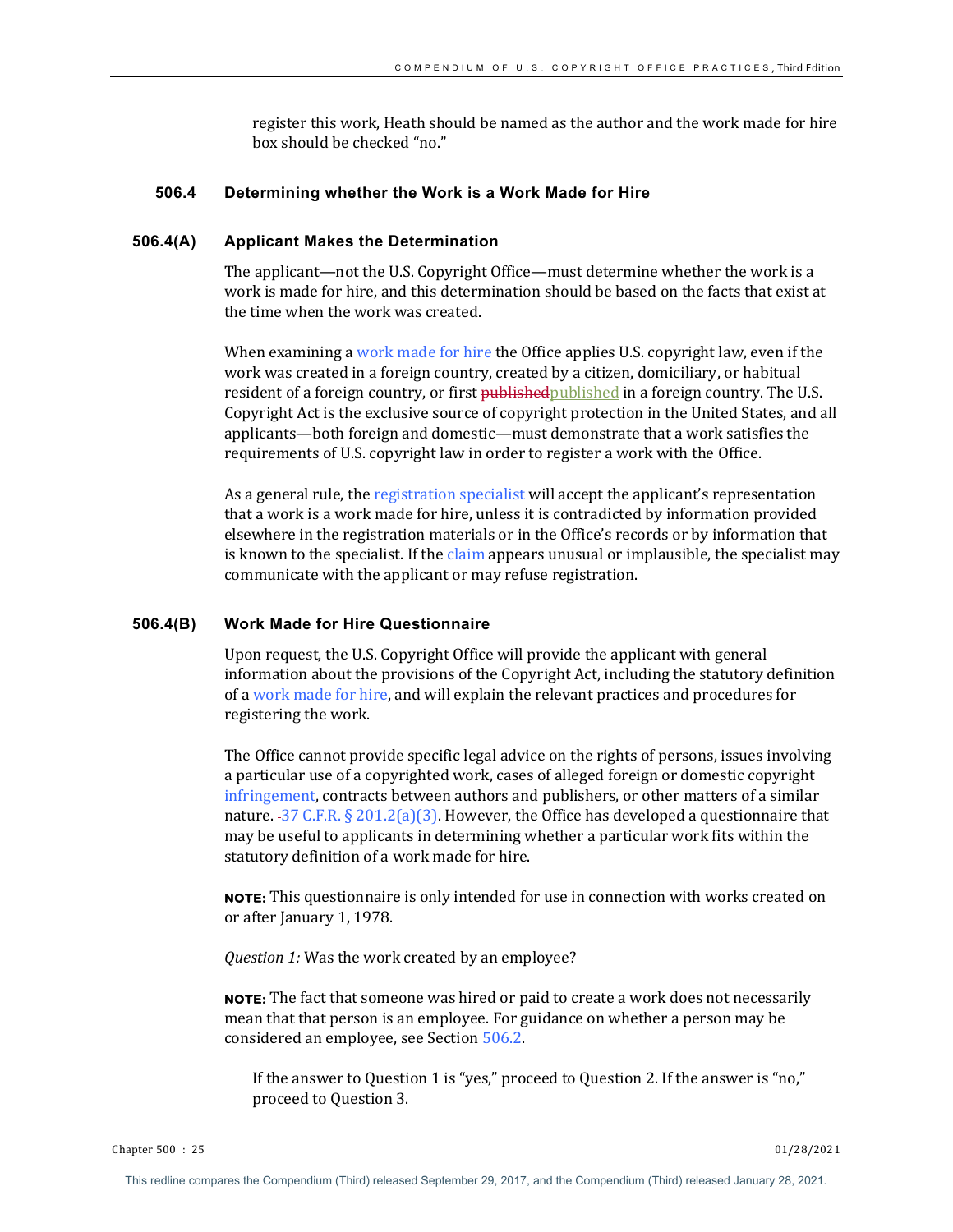*Question 2:* Did the employee create the work while acting within the scope of his or her employment? 

If the answer to Question 2 is "yes," the work is a work made for hire. For guidance in completing an application to register a work made for hire, see Chapter 600, Section 614.1.

If the answer is "no," proceed to Question 3.

*Question* 3: Is there a written agreement between the party that ordered or commissioned the work and the party who created the work?

If the answer is "no," the work is not a work made for hire.

If the answer is "yes," proceed to Question 4.

*Question* 4: Was the written agreement signed by the party that ordered or commissioned the work and the party who created the work?

If the answer is "no," the work is not a work made for hire.

If the answer is "yes," proceed to Question 5.

*Question 5:* Did the parties expressly agree in the written agreement that the work shall be considered a work made for hire?

If the answer is "no," the work is not a work made for hire.

If the answer is "yes," proceed to Question 6.

*Question 6:* Was the work specially ordered or commissioned for use in one or more of the following types of works?

- An atlas.
- A test.
- Answer material for a test.
- A translation.
- As part of a motion picture or other audiovisual work.
- A compilation.
- $\bullet$  A contribution to a collective work.
- A supplementary work.

Chapter 500 : 26 01/28/2021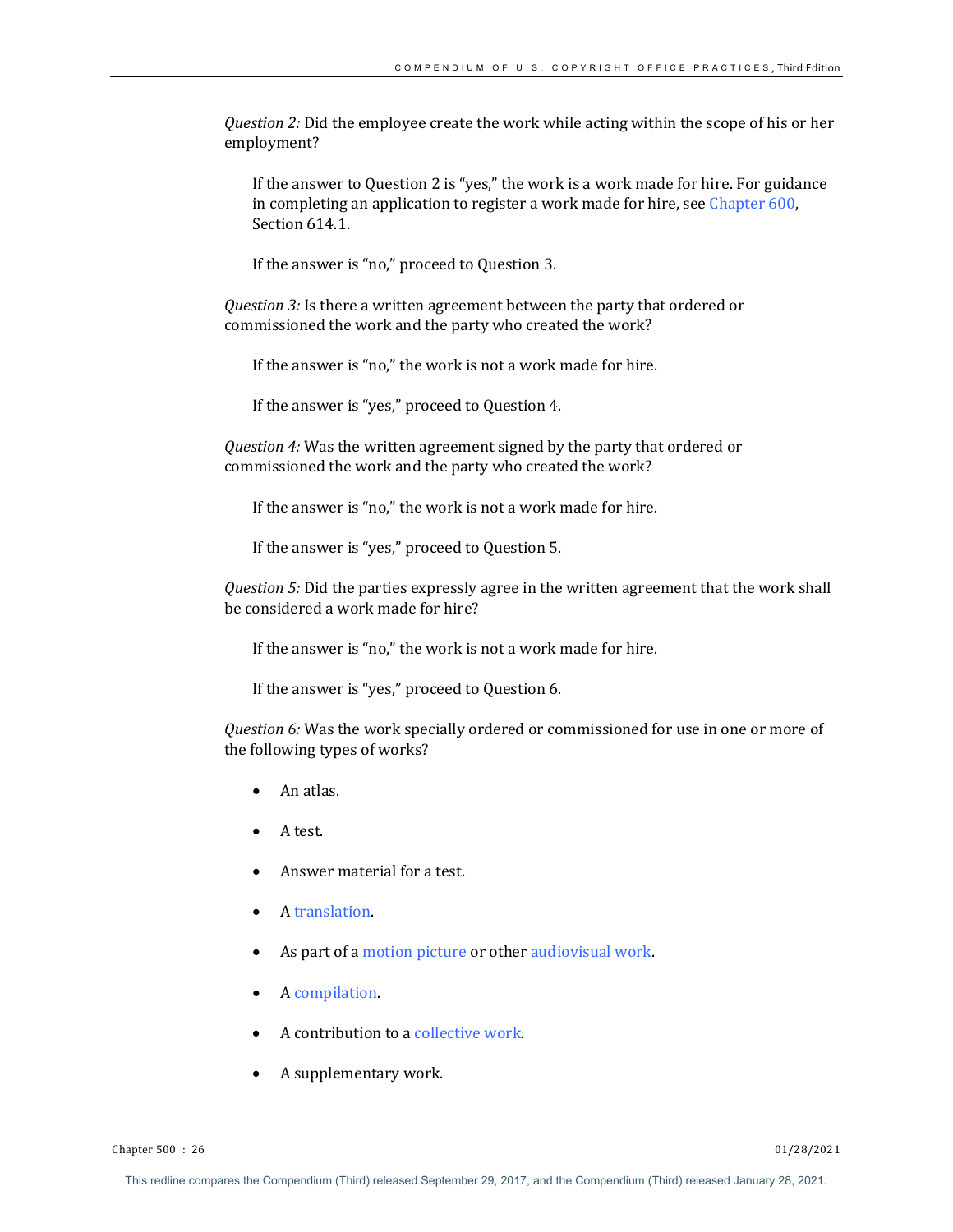An instructional text.

If the answer is "no," the work is not a work made for hire.

If the answer is "yes," the work is a work made for hire. For guidance in completing an application to register a work made for hire, see Chapter  $600$ , Section 614.1.

# **506.5 The Scope of the Copyright in a Work Made for Hire**

Determining whether a work is a work made for hire has important implications for the term of the copyright, the ownership of the copyright, and the ability to terminate a transfer or license involving the copyright. See Community for Creative Non-Violence v. *Reid*, 490 U.S. 730, 737 (1989) ("Classifying a work as 'made for hire' determines not only the initial ownership of its copyright, but also the copyright's duration  $\dots$  [and] termination rights."). Therefore, the U.S. Copyright Office encourages applicants to exercise judgment when answering the work made for hire portion of the application.

- *Copyright Term.* The copyright in a work made for hire expires ninety-five years from the year of publication publication or one hundred twenty years from the year of creation (whichever is shorter).  $17$  U.S.C. § 302(c).
- *Copyright Ownership*. The copyright in a work made for hire initially belongs to the employer or the party that ordered or commissioned the work (rather than the individual who actually created the work). In other words, if the work was created by an employee acting within the scope of his or her employment, the employer owns the copyright in that work (not the employee). If the work was specially ordered or commissioned as a work made for hire, the person or organization that ordered or commissioned owns the copyright in that work (rather than the individual who actually created the work).  $17$  U.S.C. § 201(b).
- *Termination.* Under certain circumstances, an author or his or her heirs may terminate an exclusive or nonexclusive transfer or license of the copyright in the author's work by exercising the author's right to terminate a grant under Sections 203, 304 $(c)$ , and 304 $(d)$  of the Copyright Act. However, these termination provisions do not apply to grants involving the copyright in a work made for hire. For a general discussion of termination, see Chapter 2300, Section 2310.

# **507 Derivative Works**

This Section provides the definition and a general discussion concerning derivative works. For information concerning the Office's practices and procedures for evaluating the copyrightability of derivative works, see Chapter 300, Section 311. For guidance in completing an application to register a derivative work, see Chapter 600, Sections 613.6, 617.5, 618.5, 620.7, and 621.

# **507.1 What Is a Derivative Work?**

The Copyright Act defines a derivative work as "a work based upon one or more preexisting works, such as a translation, musical arrangement, dramatization, fictionalization, motion picture version, sound recording, art reproduction, abridgement,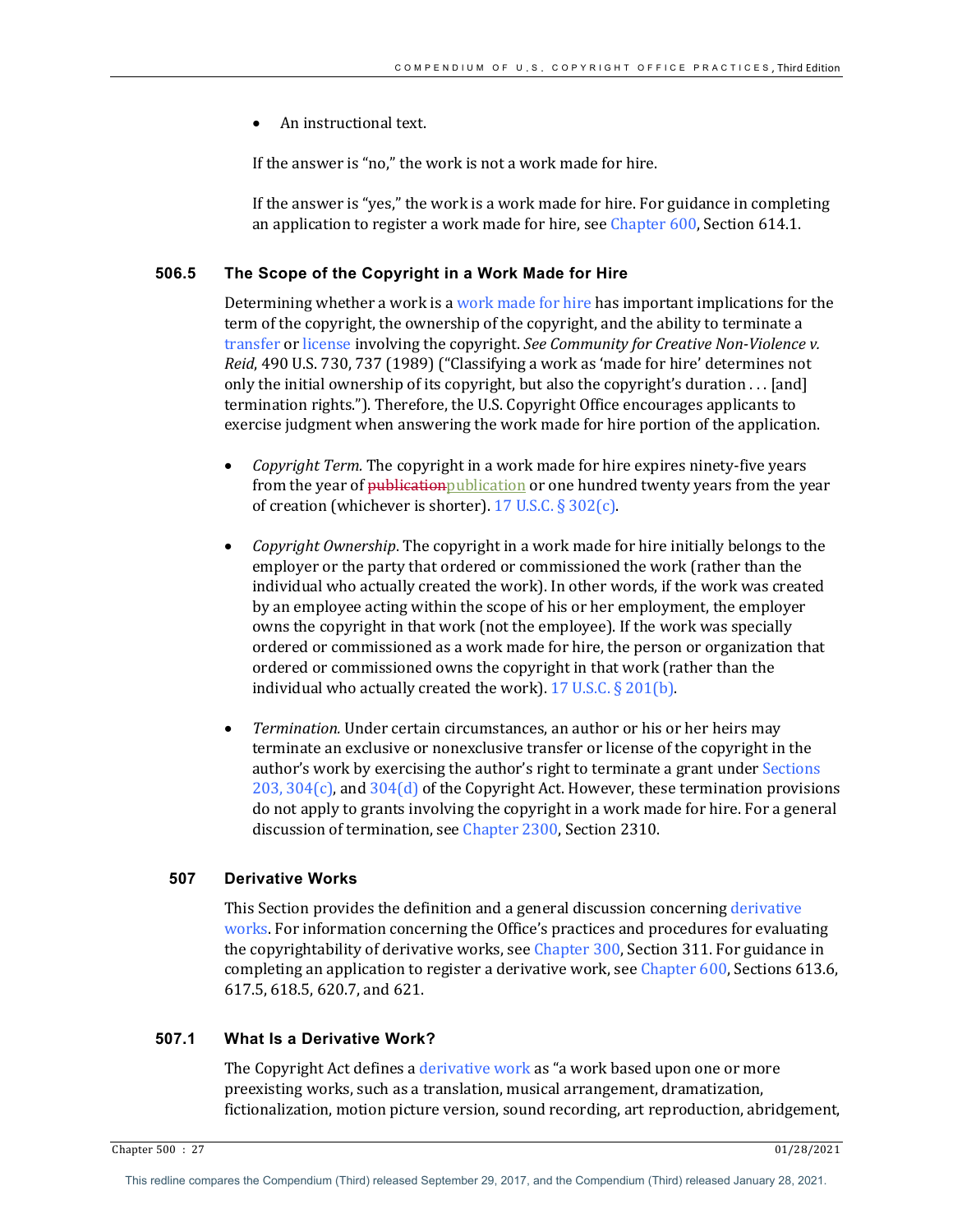condensation, or any other form in which a work may be recast, transformed, or adapted." The statute also states that "[a] work consisting of editorial revisions, annotations, elaborations, or other modifications, which, as a whole, represent an original work of authorship, is a 'derivative work."  $17$  U.S.C. § 101.

Creating a derivative work requires "a process of recasting, transforming, or adapting **'one or more preexisting works.'"** H.R. REP. No. 94-1476 at 57, *reprinted in* 1976 U.S.C.C.A.N. 5659, 5670; S. REP. No. 94-473 at 55. Thus, derivative works contain two distinct forms of authorship:

- The authorship in the preexisting work(s) that has been recast, transformed, or adapted within the derivative work, and
- The new authorship involved in recasting, transforming, or adapting the preexisting work(s).

The new authorship that the author contributed to the derivative work may be registered, provided that it contains a sufficient amount of original authorship.

As the legislative history explains, derivative works include "every copyrightable work that employs preexisting material ... of any kind," regardless of whether the preexisting material is protected by copyright or whether the copyright in that material has expired. H.R. REP. No. 94-1476 at 57, *reprinted in* 1976 U.S.C.C.A.N. at 5670; S. REP. No. 94-473 at 55. Typically, a derivative work is a new version of a preexisting work or a work that is based on or derived from a preexisting work.

## *Examples:*

- A motion picture based on a novel or a play.
- An English translation of a novel written in Spanish.
- A sculpture based on a drawing.
- A drawing based on a photograph.
- A lithograph based on a painting.
- A musical arrangement of a preexisting musical work.
- A drama based on the letters and sermons of Cotton Mather.

A new edition of a preexisting work may also qualify as a derivative work, provided that the revisions or other modifications, taken as a whole, constitute a new work of authorship.

## *Examples:*

A revision of a previously published book.

Chapter 500 : 28 01/28/2021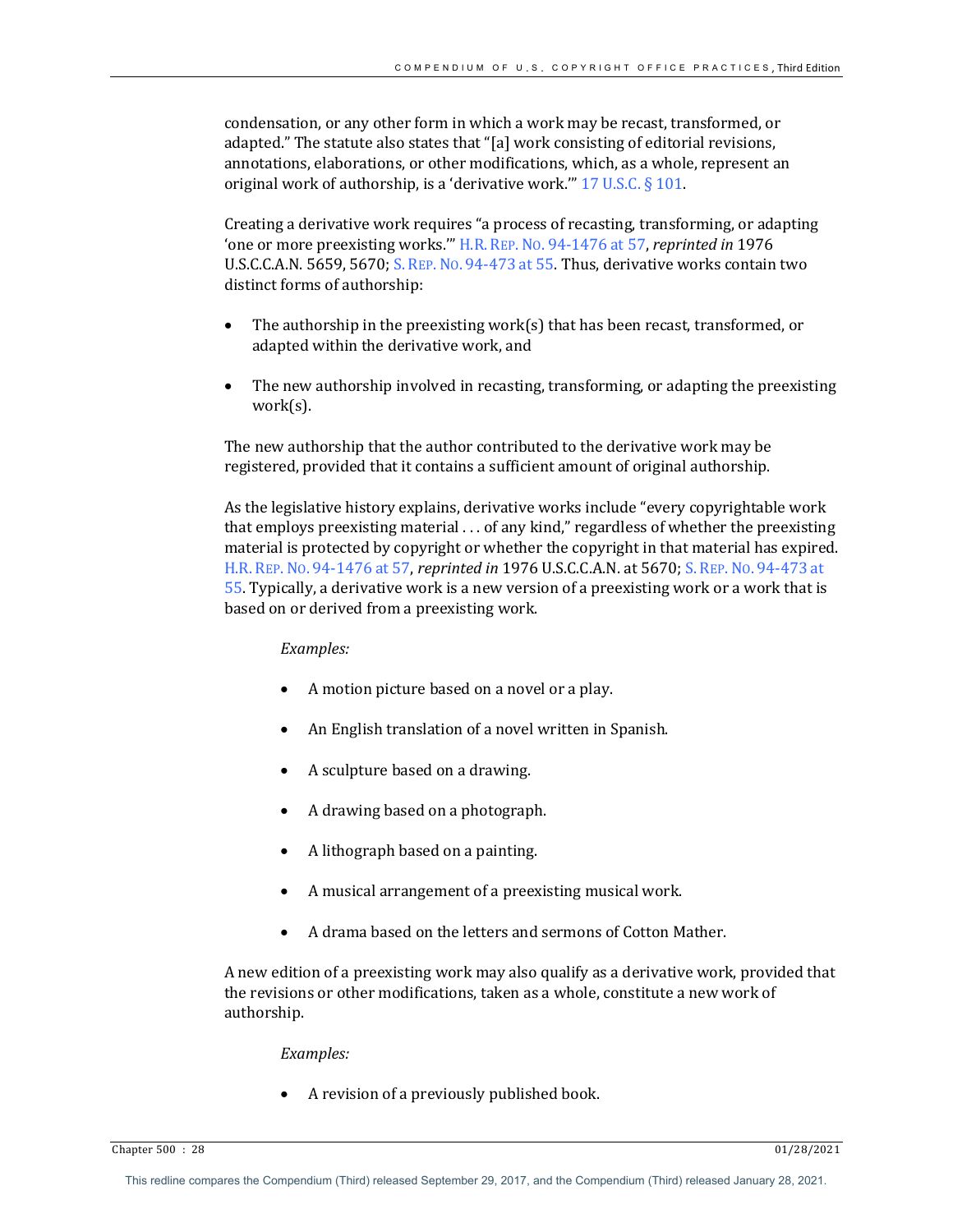- A revision of the artwork and text on a website.
- A new version of an existing computer program.
- A new version of a doll or stuffed animal.

#### **507.2 The Scope of the Copyright in a Derivative Work**

The copyright for a derivative work only covers the new material that the author contributed to that work. It does not cover any of the preexisting material that appears in the derivative work. See H.R. REP. No. 94-1476, at 57, *reprinted in* 1976 U.S.C.C.A.N. at 5670; S. REP. No. 94-473, at 55 ("[S. REP. No. 94-473, at 55 ("[C]opyright in a 'new version' covers only the material added by the later author, and has no effect one way or the other on the copyright or public domain status of the preexisting material."). Likewise, a registration for a derivative work does not cover any previously published published material, previously registered material, public domain material, or third party material that appears in the work. In other words, the copyright in a derivative work is "independent of, and does not affect or enlarge the scope, duration, ownership, or subsistence of, any copyright protection in the preexisting material." 17 U.S.C.  $\S$  103(b).

Derivative works often contain previously published material, previously registered material, public domain material, or material owned by a third party because by definition they are based upon one or more preexisting works. If a derivative work contains an appreciable amount of unclaimable material, the applicant generally should limit the elaimclaim to the new material that the author contributed to the work, and the unclaimable material should be excluded from the claim. For guidance on this procedure, see Chapter 600, Section 621.8. By contrast, there is generally no need to limit the claim if the derivative work is solely based on or derived from unpublished material, unregistered material, or copyrightable material that is owned by the claimant named in the application.

The author of a derivative work may claim copyright in a work that recasts, transforms, or adapts a preexisting work, provided that the preexisting material has been used in a lawful manner. Section  $103(a)$  of the Copyright Act states that the copyright in a derivative work "does not extend to any part of the work" that "unlawfully" uses preexisting material.  $17 \text{ U.S.C.}$  §  $103(a)$ . As discussed in Chapter 300, Section 313.6(B), this provision is intended to prevent "an infringer from benefiting, through copyright protection, from committing an unlawful act." H.R. Rep. No. 94-1476, at 57, reprinted in 1976 U.S.C.C.A.N. at 5671., *reprinted in* 1976 U.S.C.C.A.N. at 5671. The unlawful use of preexisting material may also infringe the right of reproduction and/or the right to prepare derivative works based upon that material.

# **508 Compilations**

This Section provides the definition and a general discussion concerning compilations. For information concerning the Office's practices and procedures for evaluating the copyrightability of compilations, see Chapter 300, Section 312. For guidance in preparing an application to register a compilation see Chapter 600, Sections 613.7, 617.5, 618.6, 620.7, and 621.8(C).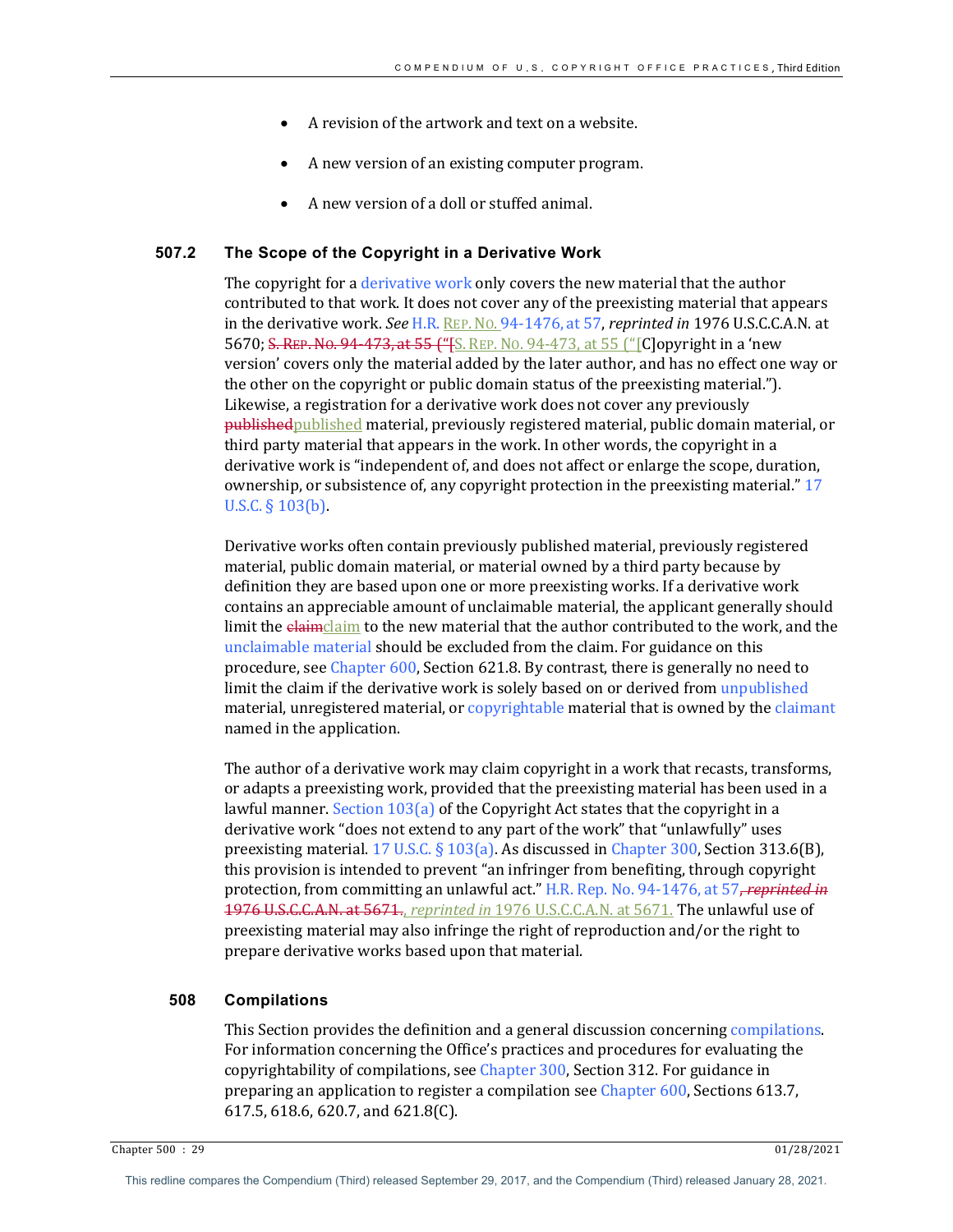# **508.1 What Is a Compilation?**

The Copyright Act defines a compilation as "a work formed by the collection and assembling of preexisting materials or of data that are selected, coordinated or arranged in such a way that the resulting work as a whole constitutes an original work of authorship."  $17$  U.S.C. § 101.

As the legislative history explains, "[a] 'compilation' results from a process of selecting, bringing together, organizing, and arranging previously existing material of all kinds, regardless of whether the individual items in the material have been or ever could have been subject to copyright." H.R. REP. No. 94-1476, at 57, *reprinted in* 1976 U.S.C.C.A.N. at 5670; S. REP. No. 94-473, at 55.

# *Examples:*

- A directory of services for a particular region.
- A list of the best short stories of 2014.
- A collection of the best sound recordings of 1985.

The statute states that "[t]he term 'compilation' includes collective works," which are discussed in more detail in Section 509 below. 17 U.S.C. § 101. Creating a collective work also "involve $[s]$  the selection, assembly, and arrangement of 'a number of contributions," because this type of work "is a species of 'compilation." H.R. REP. No. 94-1476, at 122, *reprinted in* 1976 U.S.C.C.A.N. at 5737; S. REP. No. 94-473, at 105.

## *Examples:*

- A book of news photos.
- An academic journal containing articles on a particular topic.
- A newspaper comprised of articles by different journalists.

## **508.2 The Scope of the Copyright in a Compilation**

The fact that a compilation has been registered with the U.S. Copyright Office does not necessarily mean that every element of the work is protected by copyright. A claim to copyright in a compilation "extends only to the material contributed by the author of such work" and does not "imply any exclusive right in the preexisting material." 17 U.S.C.  $\S 103(b)$ . The data, facts, or other uncopyrightable material that appears in a compilation is not protected by the copyright in that work. *See Feist Publications, Inc. v. Rural Telephone Service Co.*, 499 U.S. 340, 360 (1991) (stating that "the copyright in a compilation does not extend to the facts it contains"). A registration for a compilation does not cover any of the preexisting material or data that appears in the compilation unless that material or data is expressly claimed in the registration. Likewise, a registration for a compilation does not cover any previously **published** published material, previously registered material, public domain material, or third party material that appears in the compilation. "This inevitably means that the copyright in a factual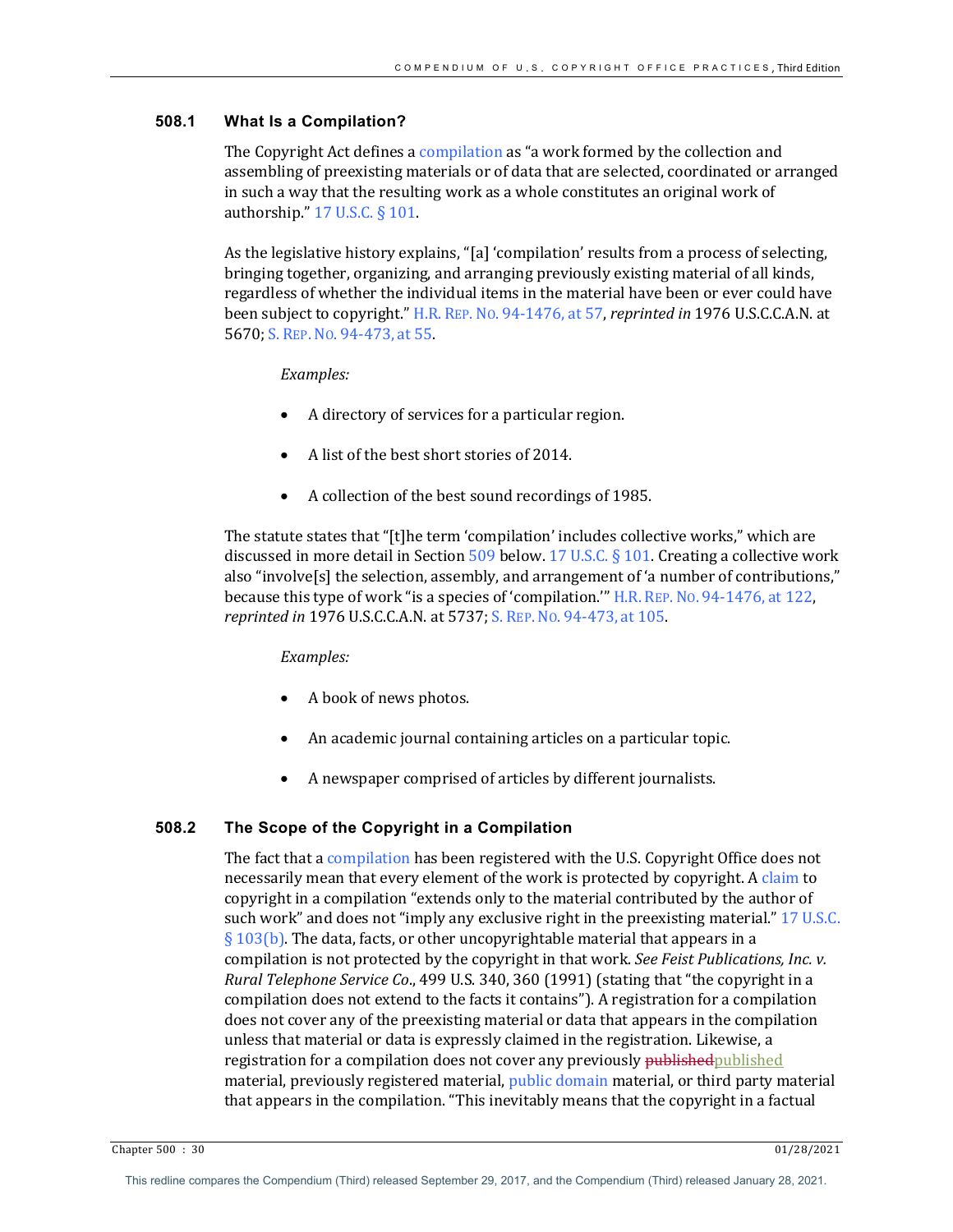compilation is thin. Notwithstanding a valid copyright, a subsequent compiler remains free to use the facts contained in another's publication to aid in preparing a competing work, so long as the competing work does not feature the same selection and arrangement." *Id*. 499 U.S. at 349.

When registering a compilation, the applicant should identify the preexisting material or data that the author selected, coordinated, and/or arranged. If the compilation contains an appreciable amount of previously published material, previously registered material, public domain material, or material owned by a third party, the applicant generally should limit the claim to the new material that the author contributed to the work and the unclaimable material should be excluded from the claim. For guidance on this procedure, see Chapter 600, Section 621.8(E).

The author of a compilation may claim copyright in an original selection, coordination, and/or arrangement of preexisting material, provided that the material has been used in a lawful manner. Section  $103(a)$  of the Copyright Act states that the copyright in a compilation "does not extend to any part of the work" that "unlawfully" uses preexisting material. As discussed in Chapter  $300$ , Section  $313.6(B)$ , this provision is intended to prevent "an infringer from benefiting, through copyright protection, from committing an unlawful act." H.R. REP. No. 94-1476, at 57, *reprinted in* 1976 U.S.C.C.A.N. at 5671.

# **509 Collective Works and Contributions to Collective Works**

This Section provides the definition and a general discussion of collective works and contributions to collective works. For information concerning the Office's practices and procedures for evaluating the copyrightability of collective works, see Chapter 300, Section 312. For guidance in preparing an application to register a collective work or a contribution to a collective work, see Chapter  $600$ , Sections  $610.4$ ,  $613.8$ ,  $618.7$ ,  $620.8$ , and  $621.8(D)$ . For guidance in registering a catalog as a collective work, see Chapter  $900$ , Section 915.

#### **509.1 What Is a Collective Work?**

A collective work is a type of compilation. The Copyright Act defines a collective work as " a work, such as a periodical issue, anthology, or encyclopedia, in which a number of contributions, constituting separate and independent works in themselves, are assembled into a collective whole."  $17$  U.S.C. § 101. The statute also states that "[t]he term 'compilation' includes collective works." *Id. [d.* (definition of "compilation"). Thus, collective works are subject to the statutory requirements for compilations: There must be a sufficiently creative selection, coordination, or arrangement of the component works to establish a collective work.

Creating a collective work requires the "assemblage or gathering of 'separate and independent works . . . into a collective whole." H.R. REP. No. 94-1476, at 120, *reprinted in* 1976 U.S.C.C.A.N. 5659, 5736; S. REP. No. 94-473, at 104 (omission in original). In other words, collective works contain two distinct forms of authorship:

The compilation authorship in creating the collective work, which involves selecting, coordinating, and/or arranging a number of separate and independent works and assembling them into a collective whole; and

Chapter 500 : 31 01/28/2021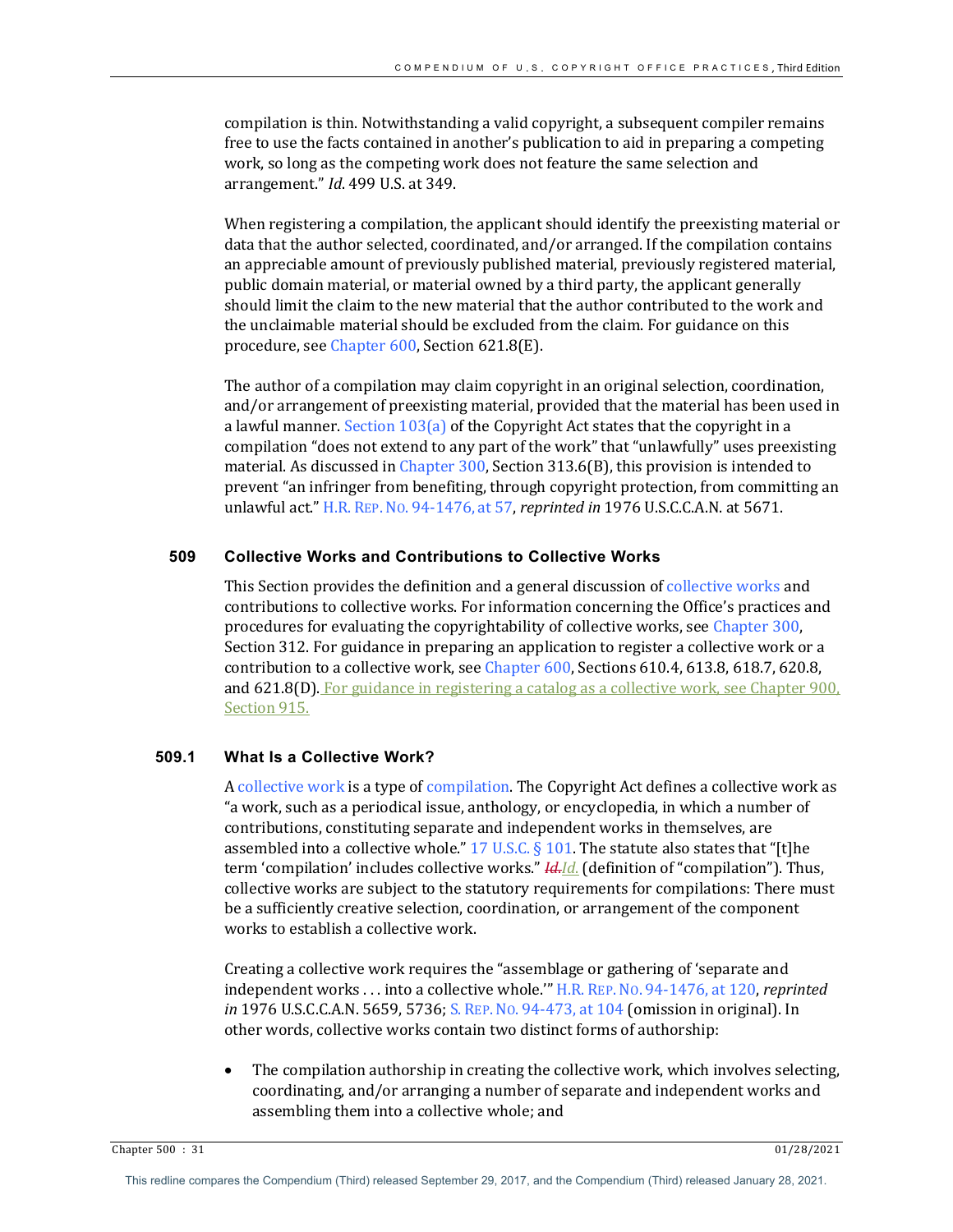The authorship in the separate and independent works included within the collective work, such as an article that appears in a periodical issue or a poem that appears in an anthology.

An applicant may register a collective work together with the separate and independent works contained therein  $(i)$  if the copyright in the collective work and the component works are owned by the same claimant, and (ii) if the component works have not been previously published, previously registered, and are not in the public domain.

By definition, a collective work must contain "a number of contributions." A work that contains "relatively few separate elements" does not satisfy this requirement, such as a work containing a single contribution, a composition that merely consists of words and music, a publication that merely combines a single work with illustrations or front matter, or a publication that merely contains three one-act plays. H.R. REP. No. 94-1476, at 122, *reprinted in* 1976 U.S.C.C.A.N. at 5737; S. REP. No. 94-473, at 105.

As a general rule, a contribution that is "incorporated in a 'collective work' must itself constitute a 'separate and independent' work." H.R. REP. No. 94-1476, at 122, *reprinted in* 1976 U.S.C.C.A.N. at 5737; S. REP. No. 94-473, at 105. In other words, a contribution must be an original work of authorship that is eligible for copyright protection under Section  $102(a)$  of the Copyright Act, regardless of whether that contribution is currently protected or whether the copyright in that contribution has expired.

## **509.2 The Scope of the Copyright in a Collective Work**

The "[c]opyright in each separate contribution to a collective work is distinct from copyright in the collective work as a whole."  $17 \text{ U.S.C.}$  §  $201(c)$ .

The "[c]opyright in the separate contribution 'vests initially in the author of the contribution." *New York Times Co. v. Tasini*, 533 U.S. 483, 494 (2001) (quoting 17 U.S.C.  $\S 201(c)$ . The "[c]opyright in the collective work vests in the collective author" and it "extends only to the creative material contributed by that author, not to 'the preexisting material employed in the work."" *-Id*. at 494 (quoting 17 U.S.C. § 103(b)). Specifically, the copyright in the collective work "extend[s] to the elements of compilation and editing that went into [creating] the collective work as a whole."  $H.R.$  REP. No. 94-1476, at 122, *reprinted in* 1976 U.S.C.C.A.N. at 5738; S. REP. No. 94-473, at 106. In addition, it extends to "the contributions that were written for hire by employees of the owner of the collective work, and those copyrighted contributions that have been transferred in writing to the owner by their authors." H.R. REP. No. 94-1476, at 122-, *reprinted in* 1976 U.S.C.C.A.N. at 5738; S. REP. No. 94-473, at 106.

An applicant may register a collective work together with the contributions contained therein (i) if the contributions and the collective work were created by the same author, or (ii) if the copyright in the contributions and the collective work are owned by the same claimant, (iii) provided that the contributions and the collective work have not been previously <del>published published</del> or previously registered, and provided that they are not in the public domain. If the owner of the collective work does not own all rights in the copyright for a particular contribution, that party cannot register a claim to copyright in that contribution. Instead, the contribution must be registered individually

Chapter 500 : 32 01/28/2021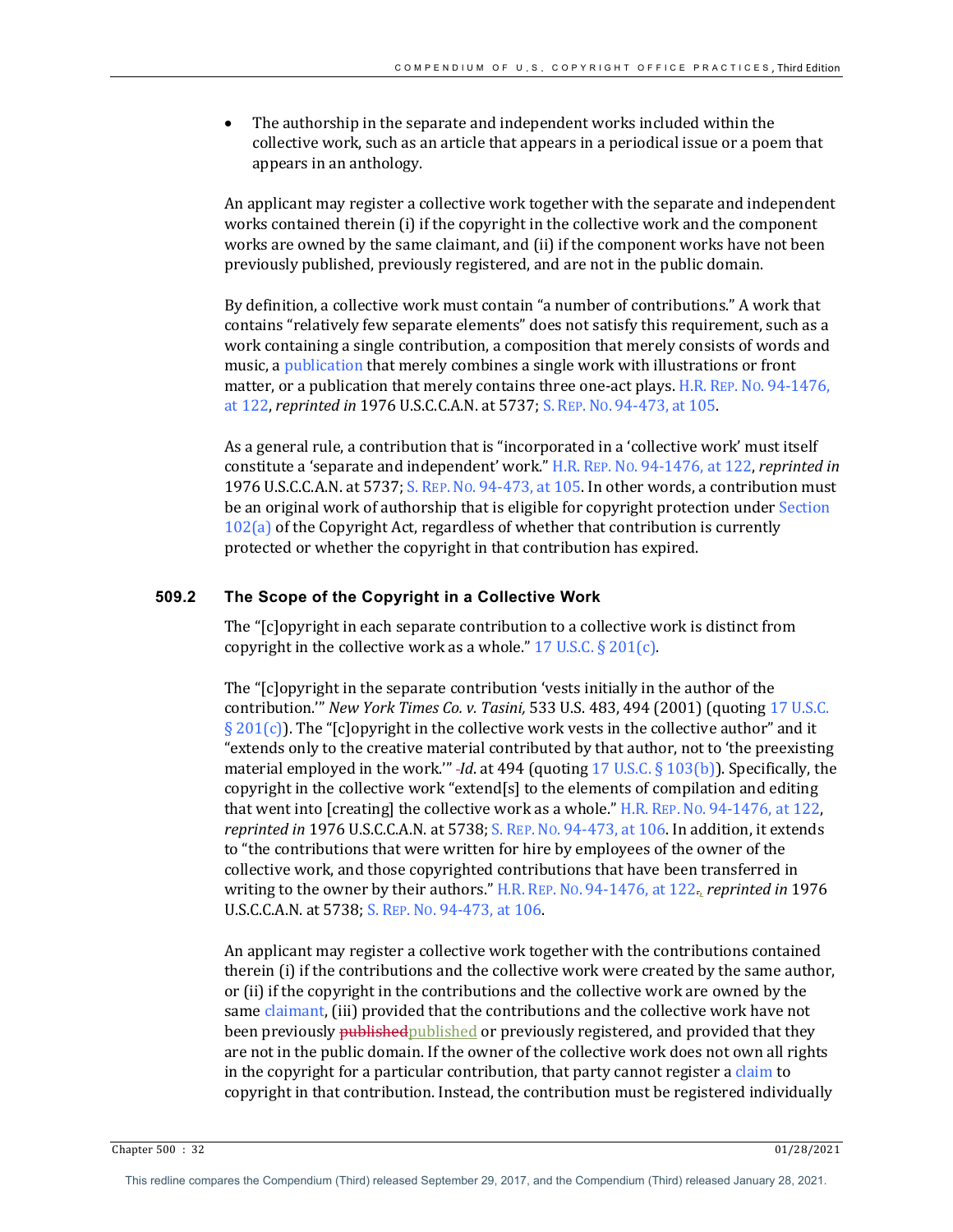by or on behalf of the author of the contribution or the party that owns the copyright in that work. See Morris v. Business Concepts, Inc., 259 F.3d 65, 71 (2d Cir. 2001) ("Unless the copyright owner of a collective work also owns all the rights in a constituent part, a collective work registration will not extend to the constituent part."), *abrogated on other grounds by Reed Elsevier, Inc. v. Muchnick*, 559 U.S. 154, 160 (2010).

Collective works often contain previously published material, previously registered material, public domain material, or material owned by a third party. If a collective work contains an appreciable amount of unclaimable material, the applicant generally should limit the claim to the new material that the author contributed to the work and the unclaimable material should be excluded from the claim. For guidance on this procedure, see Chapter 600, Section 621.8(D).

The author of a collective work may claim copyright in an original selection, coordination, and/or arrangement of preexisting material, provided that the material has been used in a lawful manner. Section  $103(a)$  of the Copyright Act states that the copyright in a compilation "does not extend to any part of the work" that "unlawfully" uses preexisting material, and as discussed above, the term "compilation" includes collective works. As discussed in Chapter  $300$ , Section  $313.6(B)$ , this provision is intended to prevent "an infringer from benefiting, through copyright protection, from committing an unlawful act." H.R. REP. No. 94-1476, at 57, *reprinted in* 1976 U.S.C.C.A.N. at 5671. 

#### **510 One Registration Per Work**

As a general rule, the U.S. Copyright Office will issue only one basic registration for each work. 37 C.F.R. § 202.3(b)(11); H.R. REP. No. 94-1476, at 155, *reprinted in* 1976 U.S.C.C.A.N. at 5771; S. REP. No. 94-473, at 138 (recognizing that there is a "general rule against allowing more than one registration  $(i.e., basic registration)$  for the same work").

Allowing multiple registrations for the same work confuses the public record. Therefore, the Office will not knowingly issue multiple registrations for the same version of a particular work, and the Office generally will decline to issue additional registrations once a basic registration has been made. *See Part 202-Registration of Claims to* Copyright, 43 Fed. Reg. 965, 965-66 (Jan. 5, 1978); Applications for Registration of Claim to Copyright Under Revised Copyright Act, 42 Fed. Reg. 48,944, 48,945 (Sept. 26, 1977).

*See* Part 202-Registration of Claims to Copyright, 43 Fed. Reg. 965, 965-66 (Jan. 5, 1978); Applications for Registration of Claim to Copyright Under Revised Copyright Act, 42 Fed. Reg. 48,944, 48,945 (Sept. 26, 1977).

There are three limited exceptions to this rule, which are discussed in Sections  $510.1$ through  $510.3$ .

## **510.1 Unpublished Works vs. Published Works**

If the U.S. Copyright Office issued a registration for an unpublished work and if that work was published published sometime thereafter, the Office will accept another application to register the first published edition of the work (even if the unpublished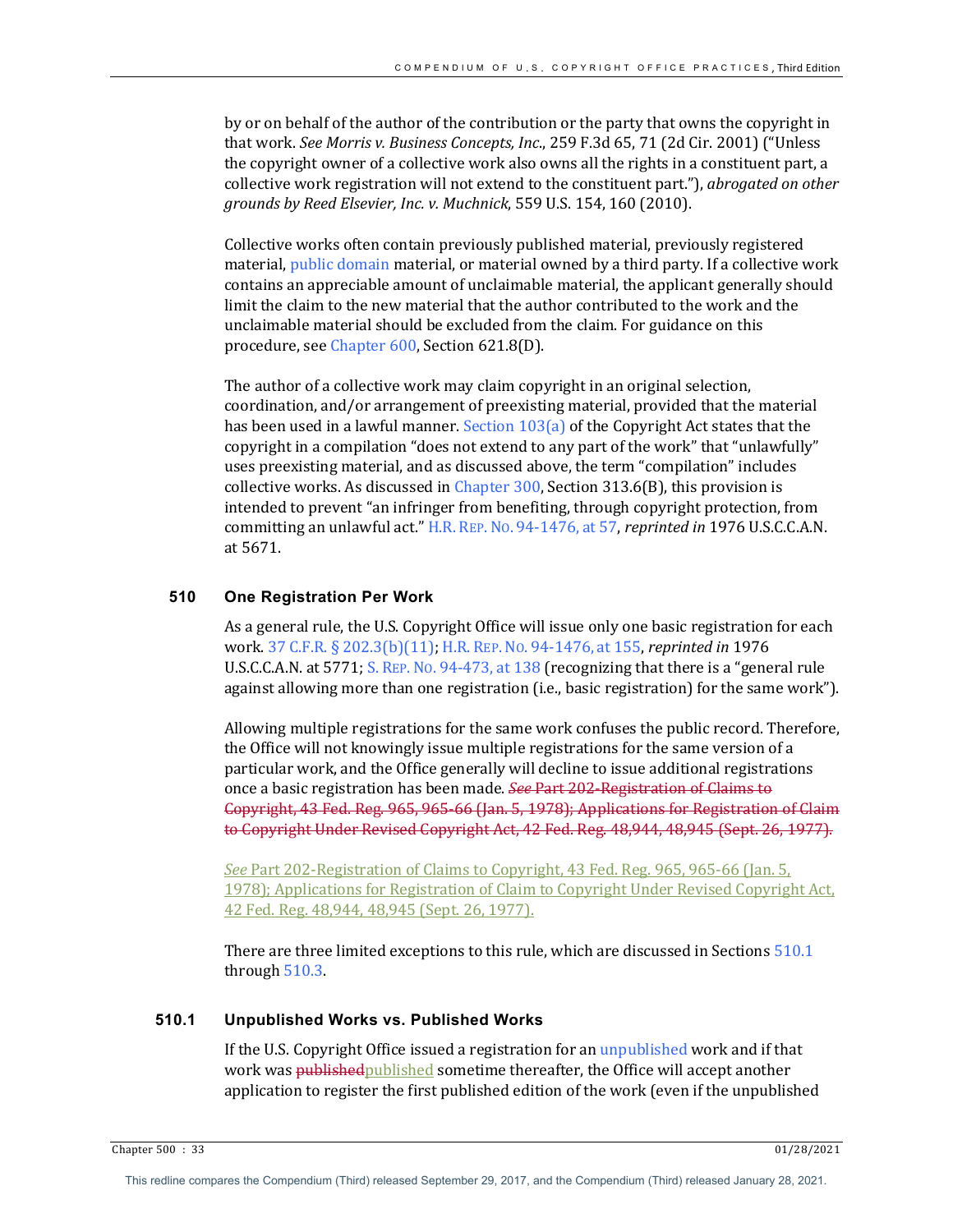version and the published version are substantially the same). 17 U.S.C.  $\S 408(e)$ ; 37  $C.F.R. § 202.3(b)(11)(i).$ 

When completing the application for the first published edition, the applicant should provide the registration number of the unpublished version using the procedure described in Chapter  $600$ , Section  $621.8$  (F). If the application for the first published edition is approved, the registration for that edition will exist alongside the registration for the unpublished version.

## **510.2 Naming the Author as the Copyright Claimant**

An author may seek a registration naming himself or herself as the copyright claimant, even if the Office previously issued a registration that named a different individual or legal entity as the claimant for that work. See 37 C.F.R. § 202.3(b)(11)(ii). Likewise, a joint author may seek a registration naming himself or herself as the claimant, even if the joint work was previously registered by or on behalf of the other authors. See id.  $n.42$ . When completing the application, the applicant should provide the registration number for the previous registration using the procedure described in Chapter  $600$ , Section 621.8(F).

In some cases, the author of a collective work may register that work without identifying the authors of the component works contained therein. The author of a component work may register that work in his or her own name in this situation, even if the Office previously registered the component work together with the collective work as a whole.

Allowing an author to register a work in his or her own name is consistent "with the fundamental thrust of the [Copyright Act of 1976] in identifying copyright, and the origin of all rights comprised in a copyright, with the author." Applications for Registration of Claim to Copyright Under Revised Copyright Act, 42 Fed. Reg. 48,944, 48,946 (Sept. 26, 1977)Applications for Registration of Claim to Copyright Under Revised Copyright Act, 42 Fed. Reg. 48,944, 48,946 (Sept. 26, 1977). This may be useful where the author retains a reversionary interest in a contribution to a collective work and wants "to reflect his or her retained or continued legal or beneficial ownership of certain rights" in the copyright after it has been transferred to another party. *Id.* at 48,945.

This exception does not apply in cases where a third party previously registered the work and named the author as the copyright claimant.

This exception does not apply in cases involving a work made for hire. If the Office issued a registration that named the employer or other hiring party as the copyright claimant, the individual who actually created the work cannot obtain another registration in his or her own name unless the applicant is asserting an adverse claim. 37 C.F.R. § 202.3(b)(11)(ii)  $n.42$ . For information concerning adverse claims, see Section 510.3.

Likewise, this exception does not apply if the work was registered before January 1, 1978. If the work was registered before that date and if another party was named as the

Chapter 500 : 34 01/28/2021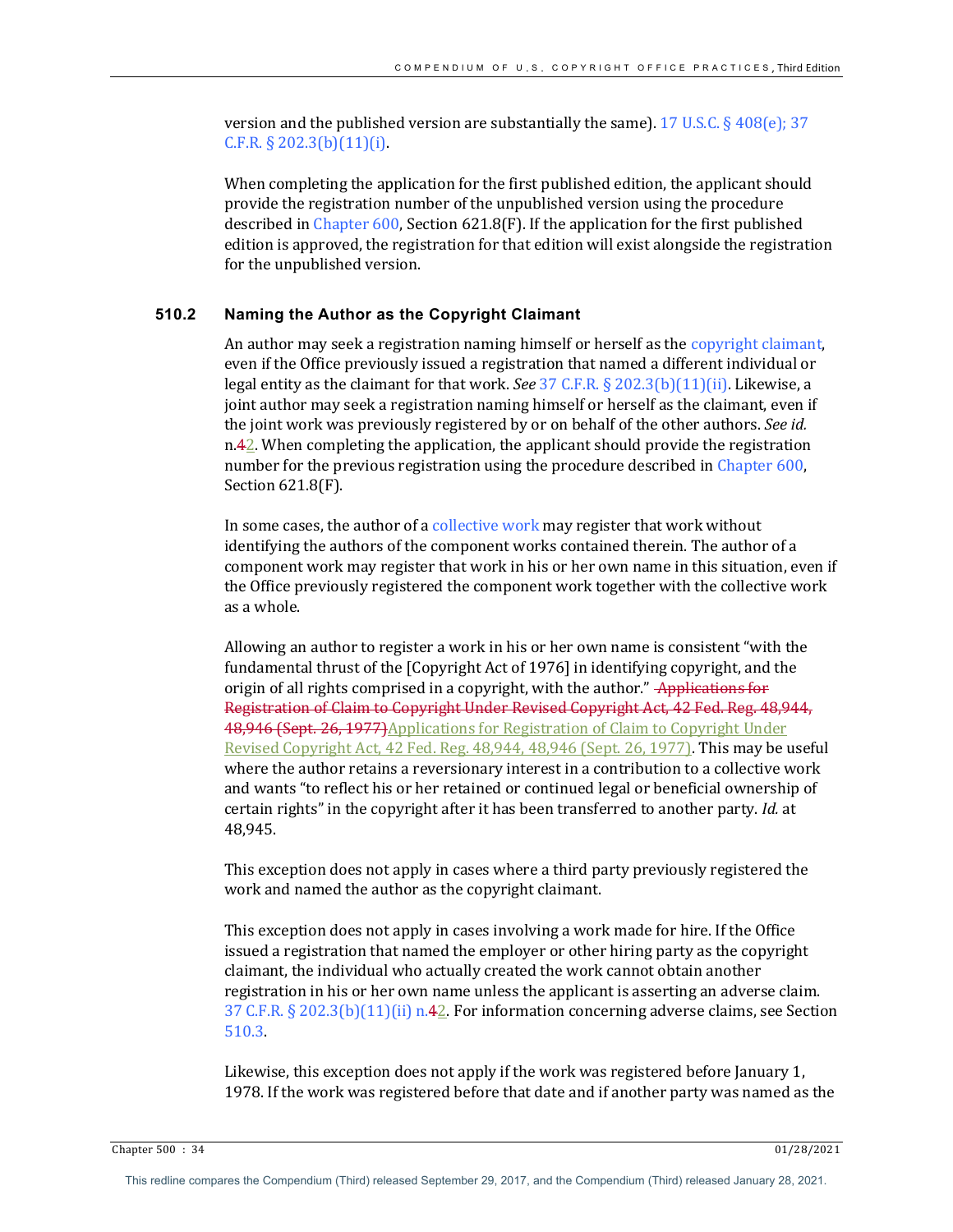copyright claimant, the Office will not issue another registration naming the author as the claimant. For more information on this issue, see  $\frac{C}{C}$  Chapter 2100,  $\frac{C}{C}$ Section 2130, 2131, and 2134.

## **510.3 Adverse Claims**

If the Office issued a registration for a work of authorship and another applicant subsequently alleges that the registration is unauthorized or legally invalid, the applicant may seek another registration for that same work.  $37$  C.F.R. §  $202.3(b)(11)(iii)$ . In this situation, the applicant should prepare a new application using the procedure described in Chapter 1800, Section 1807.

# **511 One Work Per Registration**

As a general rule, a registration covers one individual work, and an applicant should prepare a separate application, filing fee, and deposit for each work that is submitted for registration. See 17 U.S.C. §§ 408(a), 409 (authorizing the U.S. Copyright Office to register a single "work").

Although the Office generally allows only one work per application, there are some limited exceptions to this rule. In the following cases, it may be possible to register multiple works with one application, one filing fee, and one set of deposit  $\text{copy(ies)}$ :

- Registering  $a\Delta$  collective work may be registered together with the separate and independent works contained therein (i) if the copyright in the collective work and the component works are owned by the same claimant, and (ii) if the component works have not been previously published, previously registered, and are not in the public domain. This option is discussed in Section 509.1 and Chapter 600, Sections 610.4, 613.8, 618.7, 620.8, and 621.8(D).
- Registering a number of unpublished works using the unpublished collection option, which is discussed in Chapter 1100, Section 1106.
- Registering a number of published works $\Delta$  number of published works may be registered using the unit of publication option, which is discussed in Chapter 1100, Section 41071103.
- Registering a group of related works using one of the group registration options. The Office currently offers group registration options for serials, daily newspapers, daily newsletters, contributions to periodicals, published photographs, and databases. For a discussion of these options, see Chapter 1100, Sections 1109 through 1117.
- A sound recording may be registered together with a literary work, musical work, or dramatic work, provided that (i) the sound recording and the recorded literary work, musical work, or dramatic work are embodied in the same phonorecord, (ii) the claimant for both works is the same person or organization, (iii) the applicant selects Sound Recording from the Type of Work field when completing an online application or uses Form  $SR$  when completing a paper application, and (iv) the

Chapter 500 : 35 01/28/2021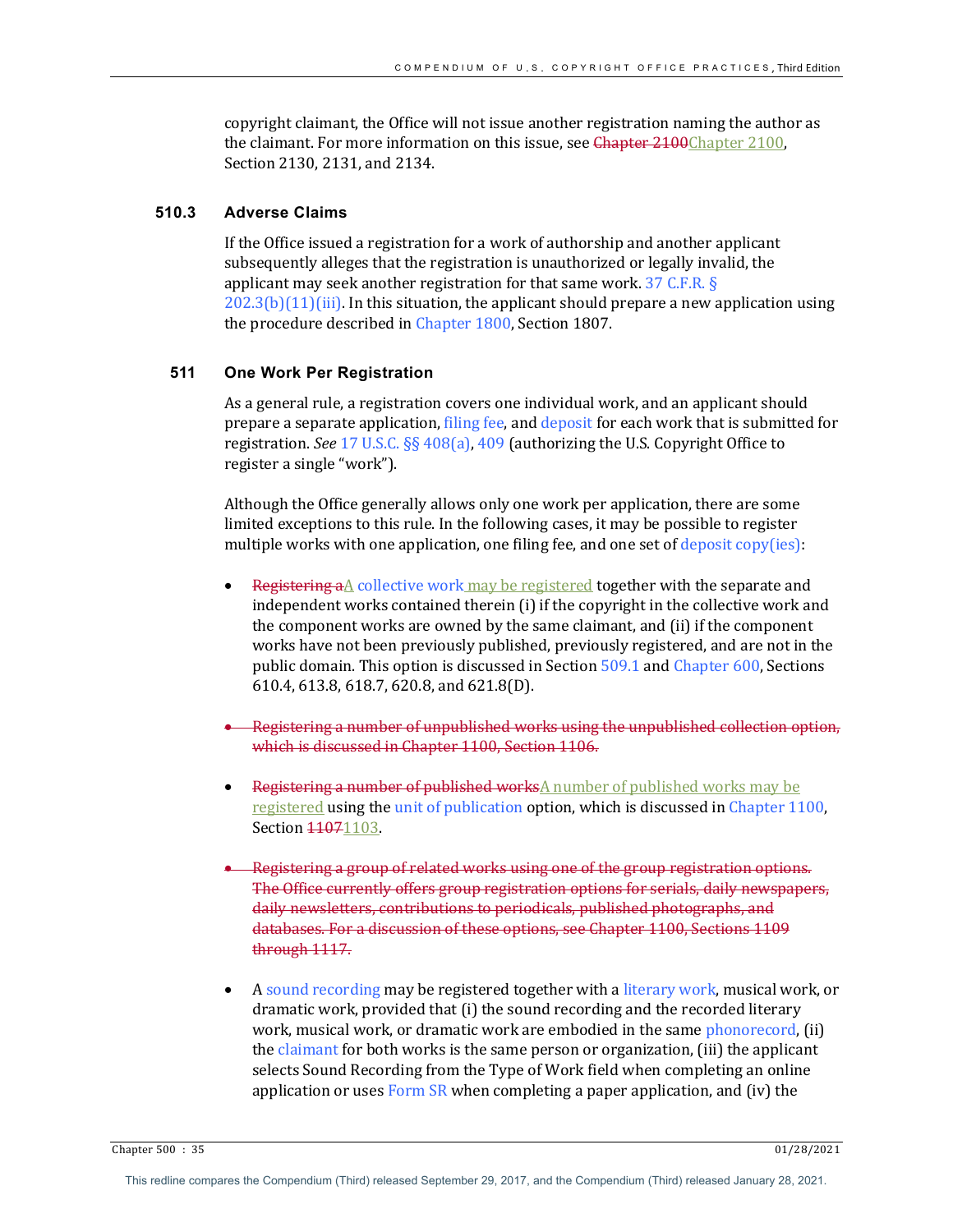applicant submits a phonorecord that contains both the sound recording and the recorded literary work, musical work, or dramatic work.

- A group of related works may be registered using a group registration option. The Office currently offers group registration options for the following types of works:
	- Unpublished works.
	- Serials
	- **•** Newspapers
	- Newsletters
	- $\bullet$  Short online literary works
	- $\bullet$  Contributions to periodicals
	- Published photographs
	- Unpublished photographs
	- Database updates
	- Questions, answers, and other test items that have been prepared for use in a secure test.

For information concerning these group registration options, see Chapter 1100, Sections 1105 through 1114.

# **512 Multiple Versions of the Same Work**

The Copyright Act states that "a work is 'created' when it is fixed in a copy or phonorecord for the first time."  $17$  U.S.C. § 101 (definition of "created"). The statute states that "where a work is prepared over a period of time, the portion of [the work] that has been fixed at any particular time constitutes the work as of that time." *Id.* It also states that "where the work has been prepared in different versions, each version constitutes a separate work." *Id.* 

The copyright law protects each version of a work from the moment it is fixed in a copy or phonorecord, provided that the author contributed a sufficient amount of original expression to that version. 17 U.S.C. § 102(a). For example, copyright protects each draft of a literary work from the moment it is written on paper, saved in a data file, or inscribed in any other medium of expression. Likewise, it protects each take of a motion picture from the moment it is captured on film, videotape, or any other audiovisual medium. 

Although the copyright law generally protects each version of a work, it may not be necessary to register each version with the U.S. Copyright Office, depending on whether

Chapter 500 : 36 01/28/2021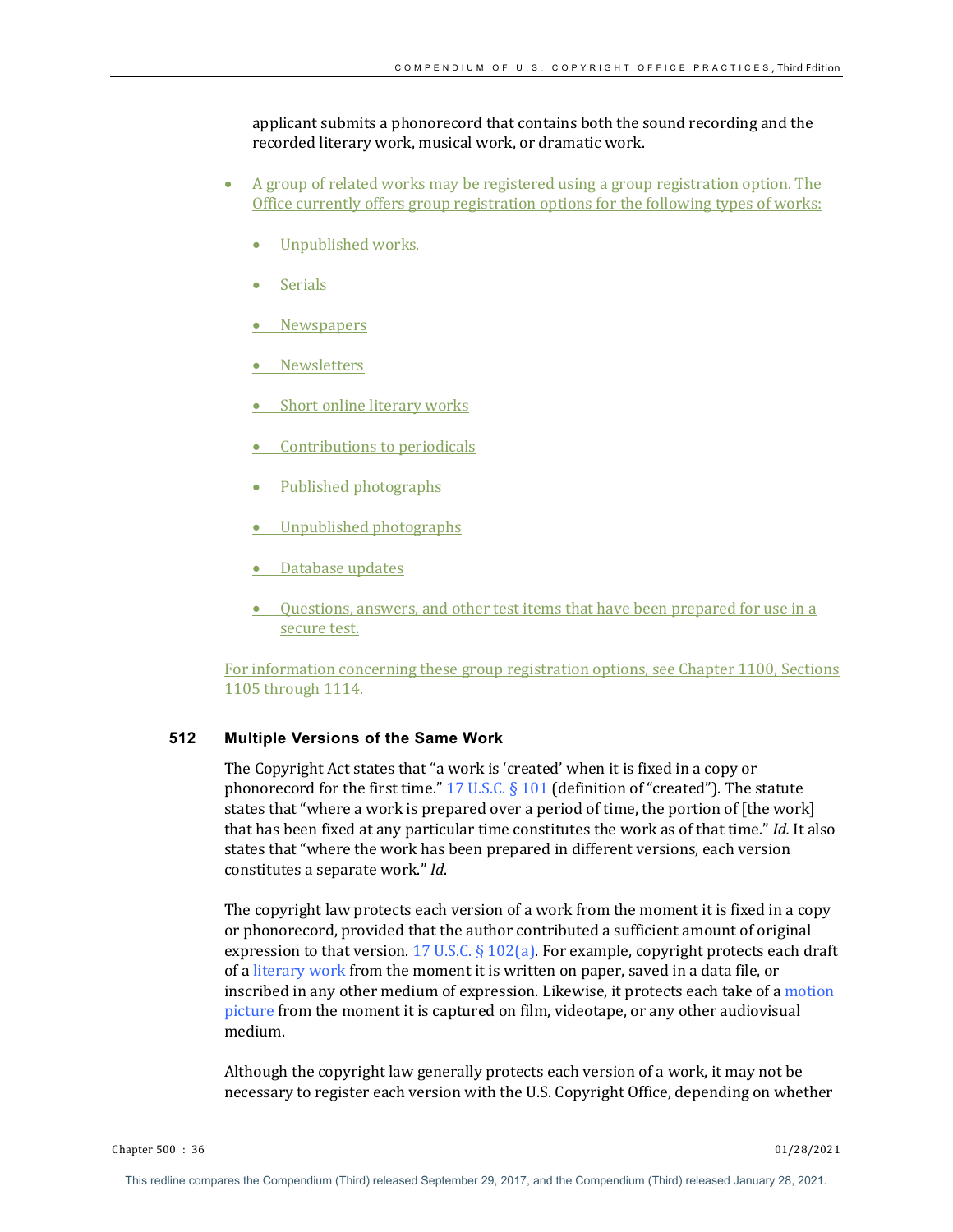the work is publishedpublished or unpublished. These issues are discussed in Sections 512.1 and 512.2 below.

# **512.1 Unpublished Versions of the Same Work**

If the work is unpublished, there is generally no need to register each version of that work. In most cases, the applicant may submit the most recent or the most complete version. $<sup>1</sup>$ </sup>

For example, if the author prepared multiple drafts for an unpublished screenplay, a registration for the most recent version will cover all of the copyrightable material that appears in the deposit copy, including any unpublished expression that has been incorporated from prior versions of the same work. Likewise, if the applicant intends to register an unpublished website that has been updated, modified, or revised from time to time, the registration will cover all of the copyrightable material that is submitted for registration, including any unpublished text, photographs, or other content that has been incorporated from prior iterations of the same website.

If the deposit copy contains copyrightable material that appeared in previous versions of the same work there is generally no need to exclude that preexisting material from the application unless that material has been previously published published or previously registered or unless that material is in the public domain or is owned by a third party.

# **512.2 Published Versions of the Same Work**

If the versions have been  $\frac{1}{p}$  published, the applicant generally should submit a separate application, a separate filing fee, and a separate set of deposit copies for each version. $<sup>2</sup>$ </sup>

In the alternative, the applicant may be able to register all of the versions with one application, one filing fee, and one set of deposit copy(ies) by using the unpublished collection option. For information concerning this option, see Chapter 1100, Section 1106.

In some cases, it may be possible to register separately published versions of the same work using a group registration option, such as the option for published photographs or contributions to periodicals. For information concerning these options, see Chapter 1100, Sections 1115 and 1116.

Chapter 500 : 37 01/28/2021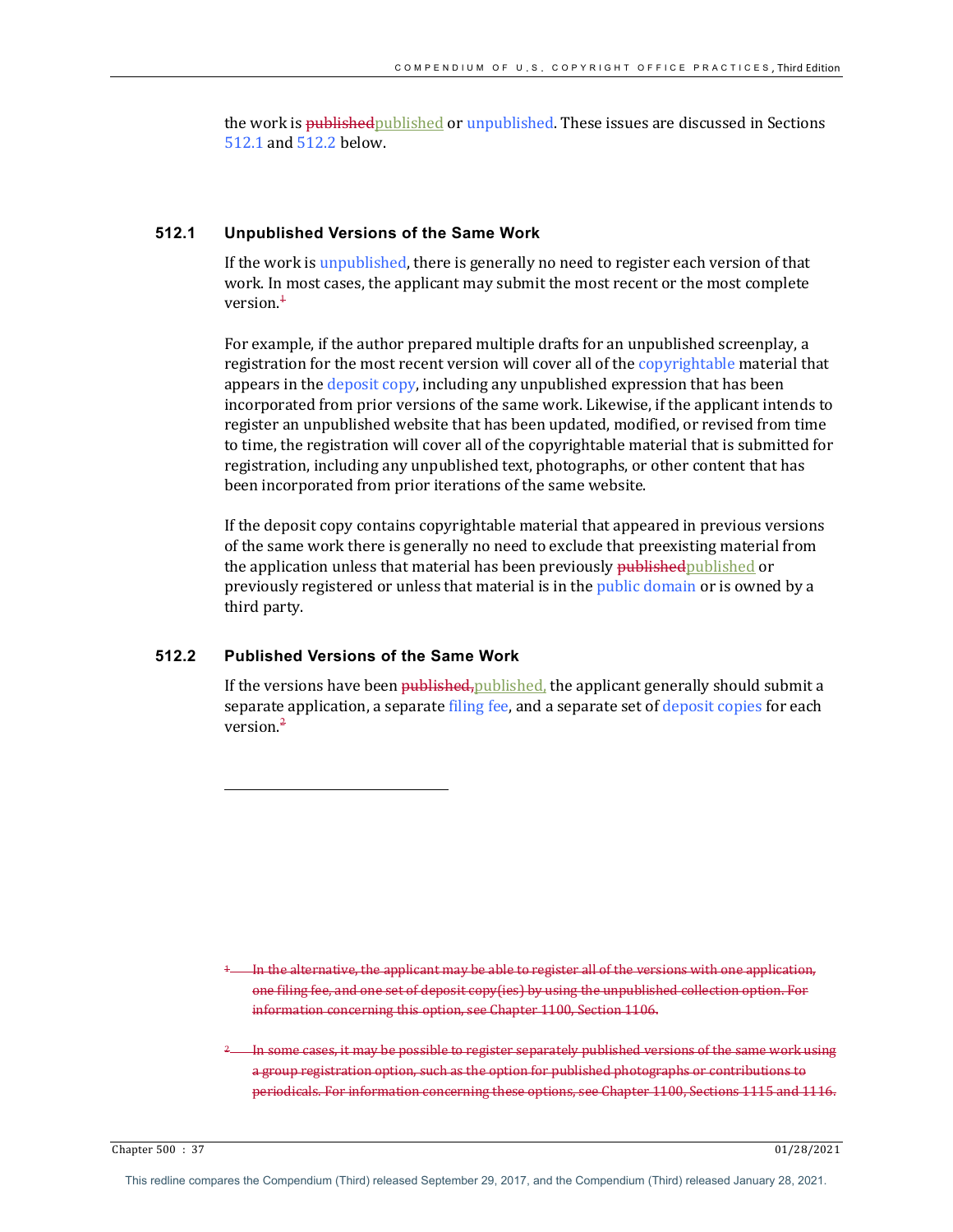For example, if the author published multiple editions of a textbook, the applicant should submit a separate application for each edition. In each case, the registration will cover the new material that the author contributed to each edition, including any copyrightable changes, revisions, additions, or other modifications that appear in the deposit copies for that edition. Likewise, if the applicant intends to register a published website that has been updated, modified, or revised from time to time, the applicant should prepare a separate application for each version of that site. In each case, the registration will cover the text, photographs, or other copyrightable content that appeared on the website on the date specified in the application and the deposit copies.

The Office will register multiple versions of a published work, provided that each version contains a sufficient amount of copyrightable authorship that does not appear in the other versions. When submitting multiple versions of a published work for registration, the applicant should notify the Office by providing the title for each version, and if possible, the case number  $/$  service request number that has been assigned to each claim. In addition, the applicant should confirm in writing that the version specified in the application contains copyrightable authorship that does not appear in other versions. When filing an online application this information should be provided in the Note to Copyright Office field. When filing a paper application this information should be provided in a cover letter. This improves the efficiency of the examination process and produces more consistent registration decisions.

The applicant—not the U.S. Copyright Office—should identify the specific version or versions that the applicant intends to register. In making this determination, it may be helpful to consider the following questions:

- Does one version contain all of the copyrightable material that appears in the other versions of the same work?
- Were the versions published on the same date or on different dates?

These topics are discussed in Sections  $512.2(A)$  through  $512.2(C)$  below.

## **512.2(A) Registering Multiple Versions of a Published Work: More Complete Version Published First**

If one version contains all the copyrightable material that appears in other versions of the same work and if that version was published published first, the applicant should submit the most complete version. In this situation, the applicant should not submit an application to register other versions of the same work.

## *Example:*

The Elmwood Avenue Press published two versions of an elementary school textbook. The teacher's edition contains all the text and artwork that appears in the student's edition, plus additional instructions, questions, answers, and commentary. The teacher's edition was published on January 22, 2010 and the student's edition was published on February 1, 2010. The publisher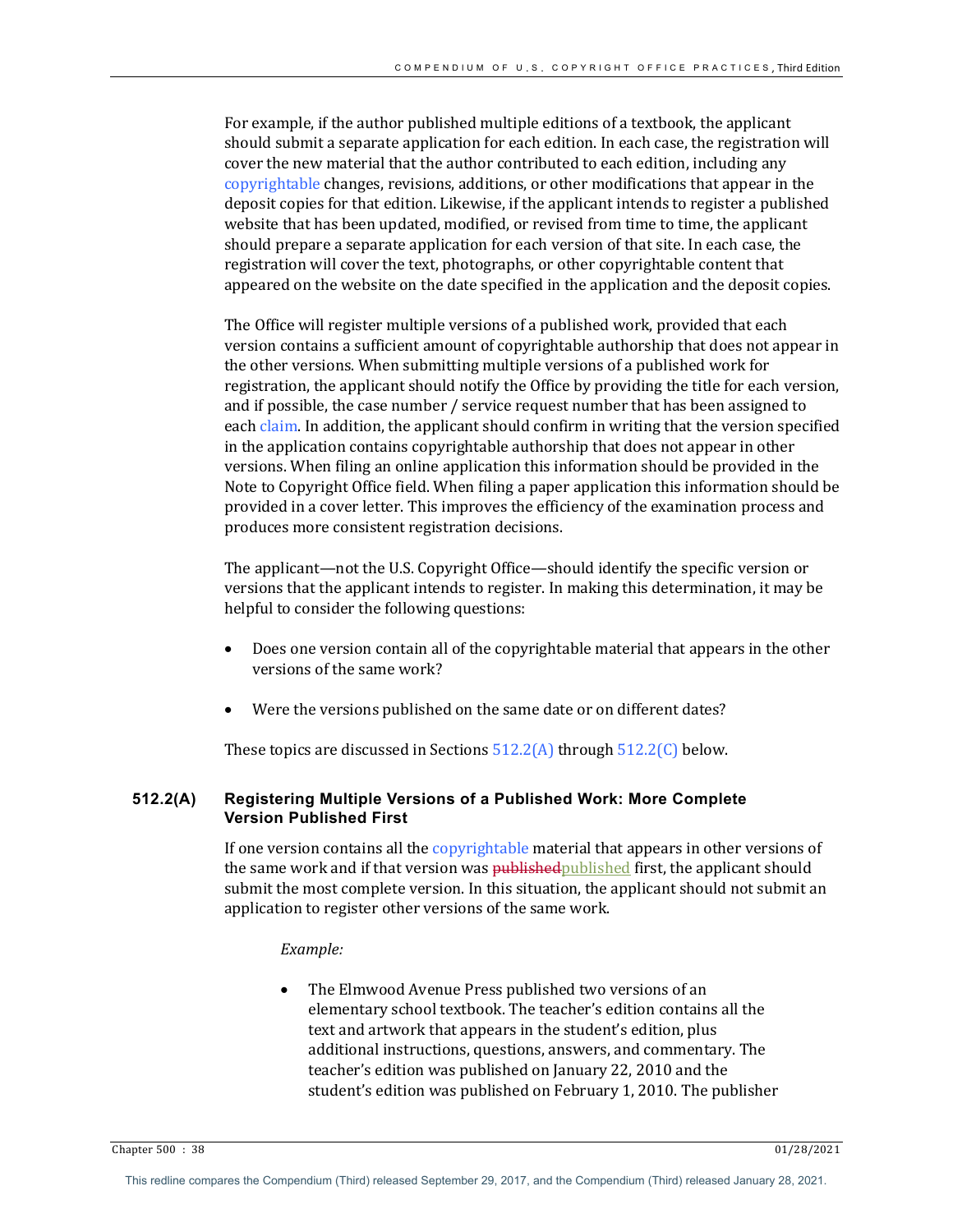may register the teacher's edition, but should not submit an application for the student's edition.

# **512.2(B) Registering Multiple Versions of a Published Work: Less Complete Version Published First**

If one version contains some—but not all—of the copyrightable material that appears in other versions of the same work and if that version was published published first, the applicant may register any or all of those versions. When completing the application for the more complete version(s) the applicant should exclude any material that appeared in the previously published versions of the same work using the procedure described in Chapter 600, Section 621.8.

## *Example:*

The Block Island Press published a calendar on June 1, 2011 that contains a number of photographs. On June 15, 2011, the company published a coffee table book containing the same photographs and some additional sketches. The publisher may submit a separate application for the calendar and the book. When completing the application for the calendar, the publisher should assert a claim in the photographs. When completing an application for the book, the publisher should assert a claim in the artwork, and should exclude the previously published photographs from the claim.

## **512.2(C) Registering Multiple Versions of a Published Work: Multiple Versions Published on the Same Date**

If one version contains all the copyrightable material that appears in other versions of the same work and if all the versions were **published** published on the same date, the applicant should submit the most complete version.

### *Example:*

Dice Drugs published two versions of a user manual on August 15, 2012. One version is written in English; the other version contains the same text written in English and Spanish. The publisher should submit an application to register the English/Spanish version.

If each version contains copyrightable material that does not appear in other versions of the same work and if all the versions were published on the same date, the applicant may submit a separate application for each version.

#### *Example:*

On September 15, 2013 Coffee Cabinet LLC submits two applications for two versions of a novel which were published on September 1, 2013. One version is intended for British readers, while the other is an Americanized version that is intended for

Chapter 500 : 39 01/28/2021